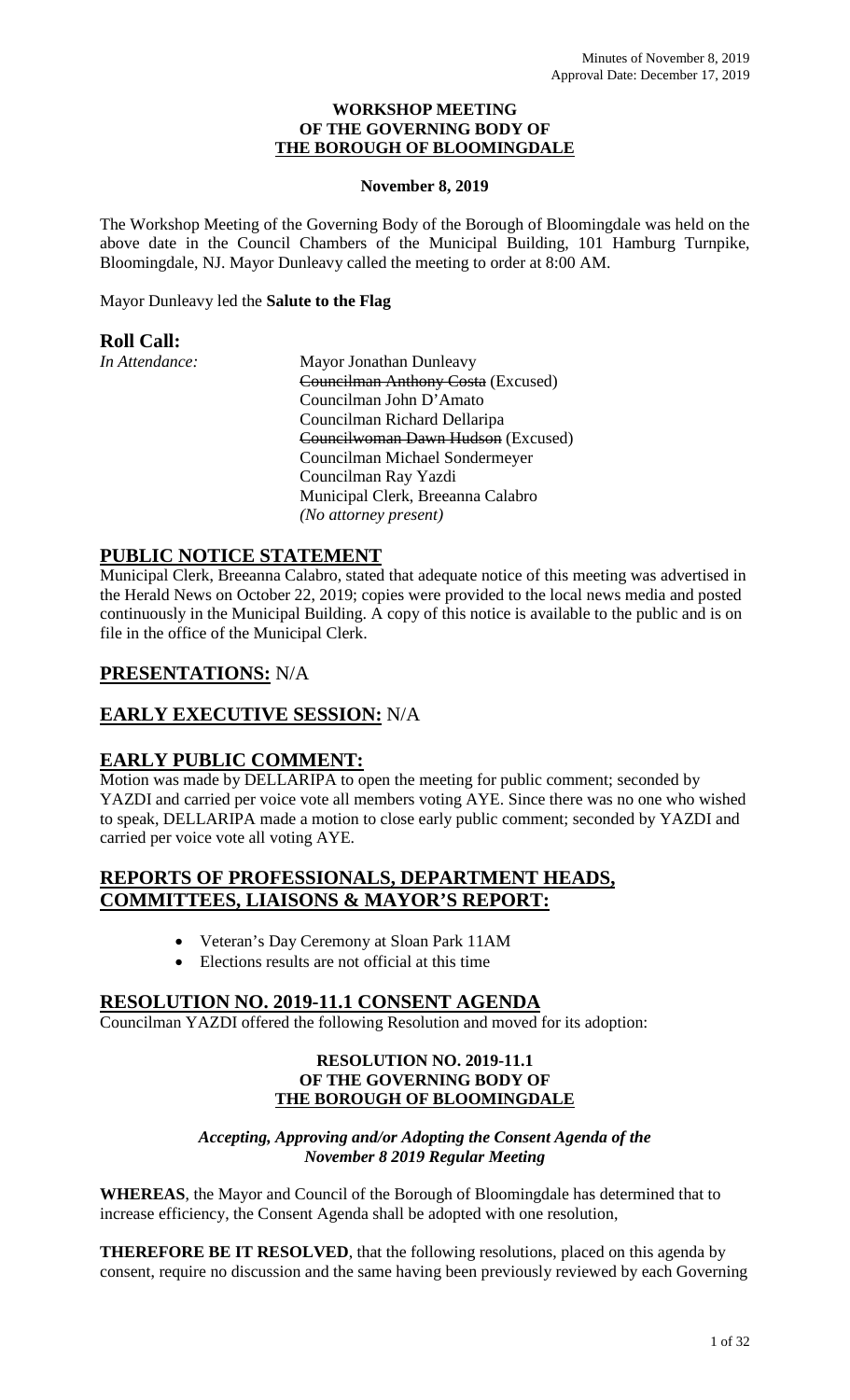Body member, be and are hereby adopted in their entirety by the Mayor and Council of the Borough of Bloomingdale.

- A. **Approval of Minutes: Executive Session October 22, 2019**
- B. Motion accepting resignation letter from Karen Black as of December 13, 2019 from the position of Violations Clerk/Deputy Court Administrator
- C. **Resolution No. 2019-11.2**: Authorizing Bidding of Solid Waste Contract
- D. **Resolution No. 2019-11.3**: Authorizing Seasonal DPW help
- E. **Resolution No**. **2019-11.4**: Authorizing Agreement with Iatarelli
- F. **Resolution No**. **2019-11.5**: Accepting Bid from Land Sale (Salahuddin)
- G. **Resolution No**. **2019-11.6**: Accepting Bid from Land Sale (Perry)
- H. **Resolution No. 2019-11.7:** Commemorating the Borough of Bloomingdale's School Choice Week
- I. **Resolution No. 2019-11.8**: Calling for Study Commission to Review OPRA Law
- J. **Resolution No**. **2019-11.9**: Town Wide Garage Sale (Waive Fees)

The motion was seconded by DELLARIPA and carried on voice vote – all members voting 'AYE'

## **Consent Agenda Resolutions:**

#### **RESOLUTION NO. 2019-11.2 OF THE GOVERNING BODY OF THE BOROUGH OF BLOOMINGDALE**

### **AUTHORIZING THE BOROUGH TO GO OUT FOR BID WITH THE BOROUGH OF POMPTON LAKES FOR: DISPOSAL OF SOLID WASTE**

**WHEREAS**, the Borough of Bloomingdale has identified a need for a Disposal of Solid Waste agreement; and

**NOW, THEREFORE, BE IT RESOLVED** that the Governing Body of the Borough of Bloomingdale does hereby authorize the Full-time Mayor to move forward with the public bidding process as it relates to the Disposal of Solid Waste;

**BE IT FURTHER RESOLVED** that this Resolution will take effect immediately.

#### **RESOLUTION NO. 2019-11.3 OF THE GOVERNING BODY OF THE BOROUGH OF BLOOMINGDALE**

### *Authorization to Hire Seasonal Help at the DPW*

**WHEREAS**, there exists a need for seasonal help within the Department of Public Works; and

**WHEREAS**, the Superintendent of the Department of Public Works, Al Gallagher, recommends that authorization be given to hire Richard Hofmann to work 25 hours per week effective December 9, 2019 through January 10, 2020 at a rate of \$15 per hour; and

**NOW, THEREFORE BE IT RESOLVED** that the Governing Body of the Borough of Bloomingdale does hereby authorize the hiring of Richard Hofmann for seasonal help within the Department of Public Works.

### **RESOLUTION NO. 2019-11.4 OF THE GOVERNING BODY OF THE BOROUGH OF BLOOMINGDALE**

**RESOLUTION OF THE BOROUGH OF BLOOMINGDALE, COUNTY OF PASSAIC AND STATE OF NEW JERSEY AUTHORIZING A LICENSE**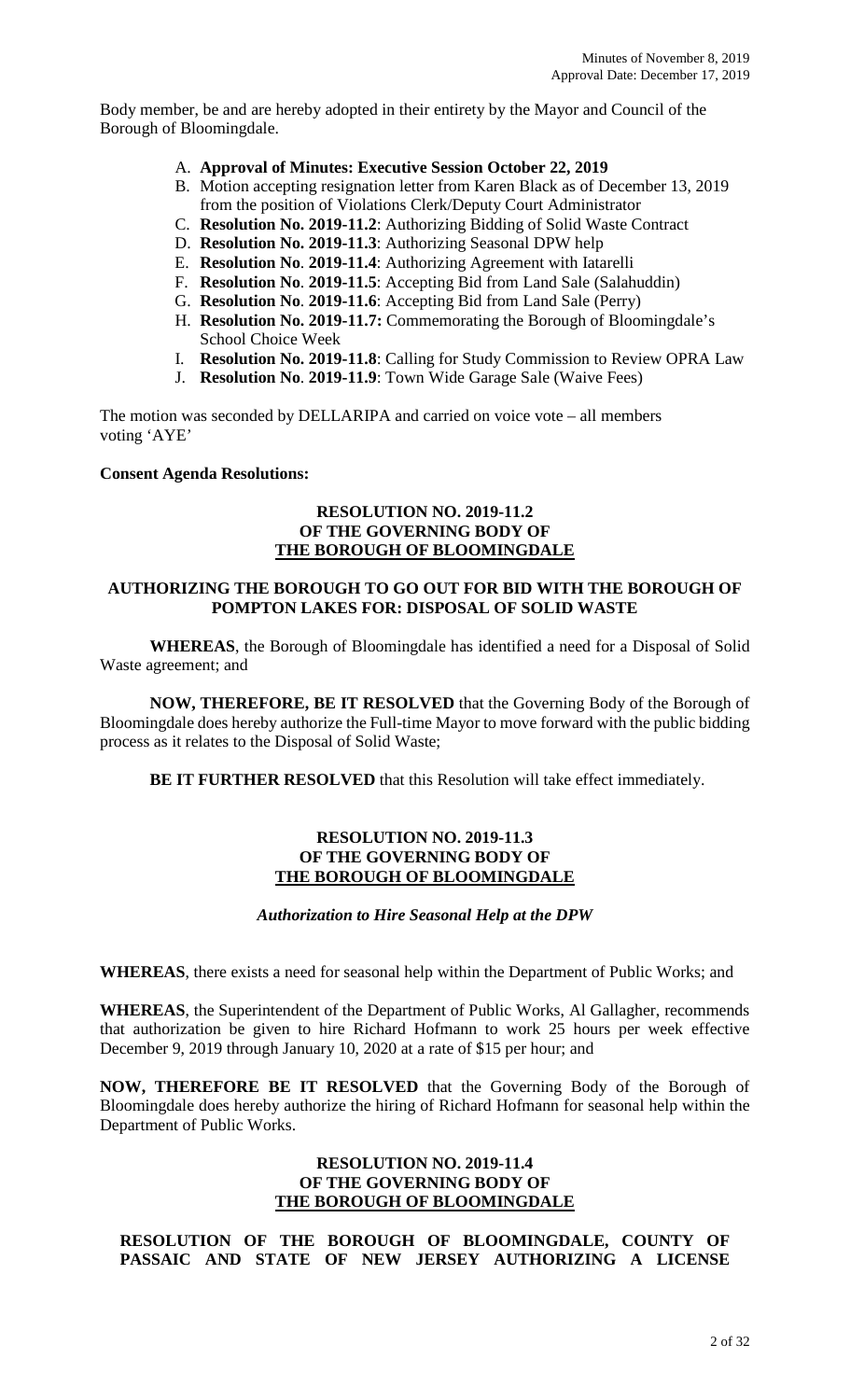#### **AGREEMENT WITH FRANK IATTARELLI, THE OWNER OF PROPERTY LOCATED AT 198 UNION AVENUE**

**WHEREAS,** Frank Iatterelli is the owner of property located at 198 Union Ave, Block 51.05, Lot 52; and

**WHEREAS**, the property has encroached on Borough land for an extended period of time, and

**WHEREAS**, in an effort to encourage a clean-up of the site, the Borough has agreed to provide for a temporary license for the use of approximately a 15-foot strip of land owned by the Borough of Bloomingdale.

**NOW, THEREFORE, BE IT RESOLVED** by the Mayor and Council of the Borough of Bloomingdale, in the County of Passaic and State of New Jersey as follows:

The Mayor is hereby authorized to sign a license agreement for the temporary use of Borough land by Frank Iatterelli for a period not to exceed 120 days.

**BE IT FURTHER RESOLVED** that the license agreement shall protect the Borough from any liability regarding the use of said land.

This Resolution will take effect immediately.

### **RESOLUTION NO. 2019-11.5 OF THE GOVERNING BODY OF THE BOROUGH OF BLOOMINGALE**

### **A RESOLUTION ACCEPTING BIDS FOR THE SALE OF CERTAIN MUNICIPAL LAND AND PROPERTY FROM THE BOROUGH PUBLIC AUCTION HELD ON SEPTEMBER 17, 2019**

**WHEREAS**, on September 17, 2019, the Borough of Bloomingdale conducted the sale of

municipal properties known as Block 5066, Lots 8, 9, 10 and 24, which are no longer needed by

the Borough in accordance with Resolution No. 2019-7.7; and

**WHEREAS**, the Mayor Jonathan Dunleavy and Borough Clerk, Breeanna Calabro, report

that Syed Shah Salahuddin was the successful bidder on said properties respectively; and

**WHEREAS**, the Borough Attorney recommends that the Governing Body accepts said

bid.

### **NOW, THEREFORE, BE IT RESOLVED** by the Mayor and Council of the Borough of

Bloomingdale as follows:

1. The bid of Syed Shah Salahuddin for the properties known as Block 5066, Lot(s) 8, 9,

10 and 14 in the amount of \$65,000 is hereby accepted.

**BE IT FURTHER RESOLVED** that the terms of such acceptance are set forth in the

Contracts of Sale.

### **RESOLUTION NO. 2019-11.6 OF THE GOVERNING BODY OF THE BOROUGH OF BLOOMINGALE**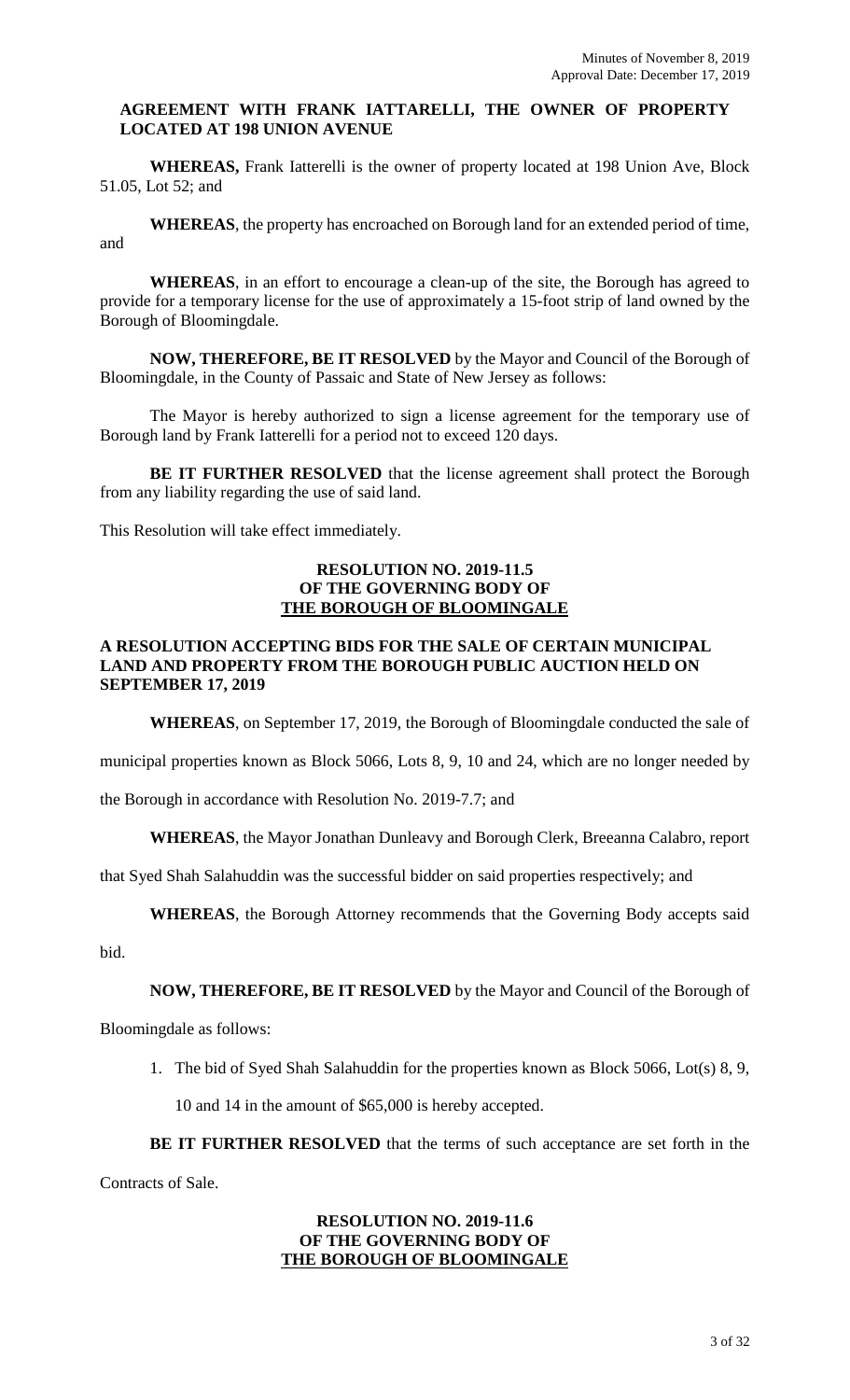### **A RESOLUTION ACCEPTING BIDS FOR THE SALE OF CERTAIN MUNICIPAL LAND AND PROPERTY FROM THE BOROUGH PUBLIC AUCTION HELD ON OCTOBER 8, 2019**

**WHEREAS**, on October 8, 2019, the Borough of Bloomingdale conducted the sale of municipal property known as Block 5105, Lot 16 (28A Van Dam), which is no longer needed by the Borough in accordance with Resolution No. 2019-9.6; and

**WHEREAS**, the Mayor Jonathan Dunleavy and Borough Clerk, Breeanna Calabro, report

that Jeannine & Christopher Perry were the successful bidders on said property; and

**WHEREAS**, the Borough Attorney recommends that the Governing Body accepts said

bid.

## **NOW, THEREFORE, BE IT RESOLVED** by the Mayor and Council of the Borough of

Bloomingdale as follows:

1. The bid of Jeannine and Christopher Perry for the property known as Block 5105, Lot

16 in the amount of \$3,000 is hereby accepted.

**BE IT FURTHER RESOLVED** that the terms of such acceptance are set forth in the

Contracts of Sale.

# **RESOLUTION NO. 2019-11.7 OF THE GOVERNING BODY OF THE BOROUGH OF BLOOMINGDALE**

*A Proclamation Commemorating the Borough of Bloomingdale's School Choice Week*

**WHEREAS** all children in *the Borough of Bloomingdale* should have access to the highest-quality education possible; and,

**WHEREAS** *the Borough of Bloomingdale* recognizes the important role that an effective education plays in preparing all students in *the Borough* to be successful adults; and,

**WHEREAS** quality education is critically important to the economic vitality of *the Borough of Bloomingdale*; and,

**WHEREAS** *the Borough of Bloomingdale* is home to a multitude of excellent education options from which parents can choose for their children; and,

**WHEREAS**, educational variety not only helps to diversify our economy, but also enhances the vibrancy of our community; and,

**WHEREAS** our area has many high-quality teaching professionals who are committed to educating our children; and,

**WHEREAS**, School Choice Week is celebrated across the country by millions of students, parents, educators, schools and organizations to raise awareness of the need for effective educational options;

**NOW, THEREFORE**, the Governing Body of *the Borough of Bloomingdale* does hereby recognize January 26 – February 1, 2020 as **BLOOMINGDALE'S SCHOOL CHOICE WEEK**, and calls this observance to the attention of all of our citizens.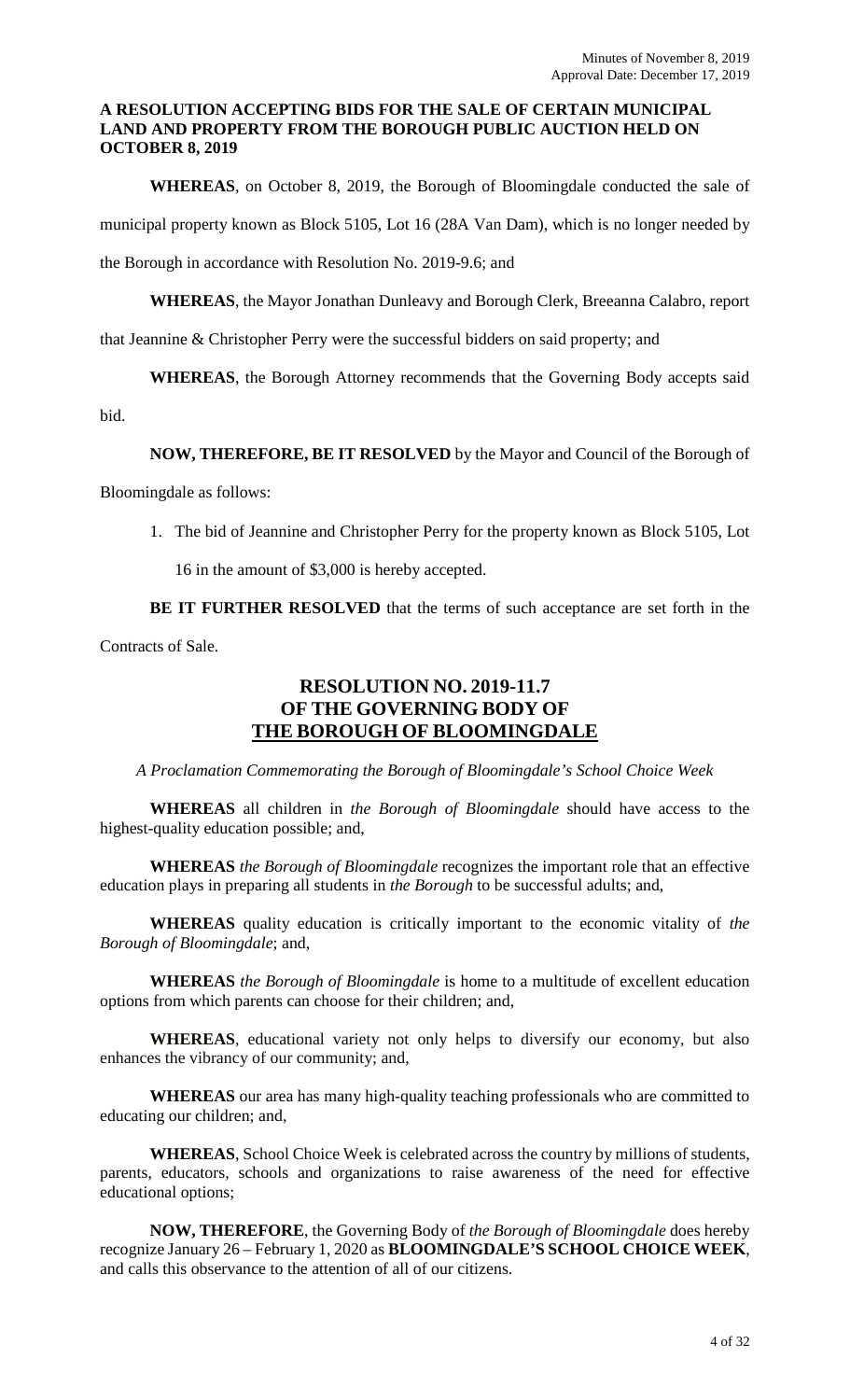### **RESOLUTION NO. 2019-11.8 OF THE GOVERNING BODY OF THE BOROUGH OF BLOOMINGALE**

#### **Resolution Calling for Study Commission to Review the Open Public Records Act**

**WHEREAS**, the Borough of Bloomingdale strongly believes in and supports open transparent government, and that citizens and residents have the right to be informed about the workings of government in order to best participate in a democracy; and

**WHEREAS,** on January 8, 2002 then Acting Governor DiFrancesco signed into law the Open Public Records Act (OPRA) which mandates that government records shall be available, with limited exceptions, for public access and simplifying the procedures for requesting such specific records; and

**WHEREAS**, the intent of the law was to provide the public with easy access to government records with an uncomplicated process for obtaining the records and eliminating bureaucratic red tape; and

**WHEREAS,** over the course of 18 years OPRA has been a positive light, but it has also been fraught with abuse and misuse, and has become an unanticipated financial cost to the taxpayers of New Jersey; and

**WHEREAS**, the Borough of Bloomingdale has labored under a well-intended law that has spiraled out of control, due to the volume and nature of requests, the cost to taxpayers in responding to the requests, and the potential liability in having to pay disproportionate prevailing party attorney's fees should the requests turn into litigated matters, as well as the liability in determining which documents shall be released, with or without redaction, while attempting to maintain individual privacy; and

**WHEREAS**, it is not only the volume of OPRA requests that challenge our resources, but it is also the cost associated with reviewing, retrieving, and processing the OPRA request(s) by public entity personnel and counsel and possibly defending our action(s) before the Government Records Council or in Superior Court; and

**WHEREAS,** the Borough of Bloomingdale received and responded to 134 OPRA requests in 2017, 189 OPRA requests in 2018, and to date has received and responded to 148 OPRA requests as of September 1, 2019; and

**WHEREAS**, the Borough of Bloomingdale municipal staff has spent approximately 40 hours responding to OPRA requests received in 2019 to date, and a yearly average of approximately 41 hours since 2017; and

**WHEREAS**, with limited exceptions OPRA has not been amended to address the clear and apparent advancement in technology that has changed the way government records are created, stored, and/or transmitted; the various interpretive decisions; privacy concerns; abuse for commercial gain; and/or the ever increasing cost to taxpayers; and

**WHEREAS**, as the current law approaches its twentieth (20th) anniversary it has outgrown its original intended use and has become ripe for comprehensive review and reform;

**NOW, THEREFORE BE IT RESOLVED** that the governing body of the Borough of Bloomingdale appeals to the legislature to form a Commission comprised of Mayors, Municipal Clerks, Municipal Managers, Attorneys, Police Chiefs, open government advocates, privacy experts, members of the media, citizens and other appropriate stakeholders, to review and examine the effects of OPRA on local government and the needs to be fulfilled by the law, and use the Commission's findings to perform a comprehensive reform of OPRA; and

**BE IT FURTHER RESOLVED, that copies of this resolution be forwarded to** Assemblyman Robert Auth, Assemblywoman Holly Schepisi, Senator Gerald Cardinale, Assembly Speaker Craig Coughlin, Senate President Stephen Sweeney, Senator Weinberg, Executive Director of the Government Records Council, the Governor of the State of New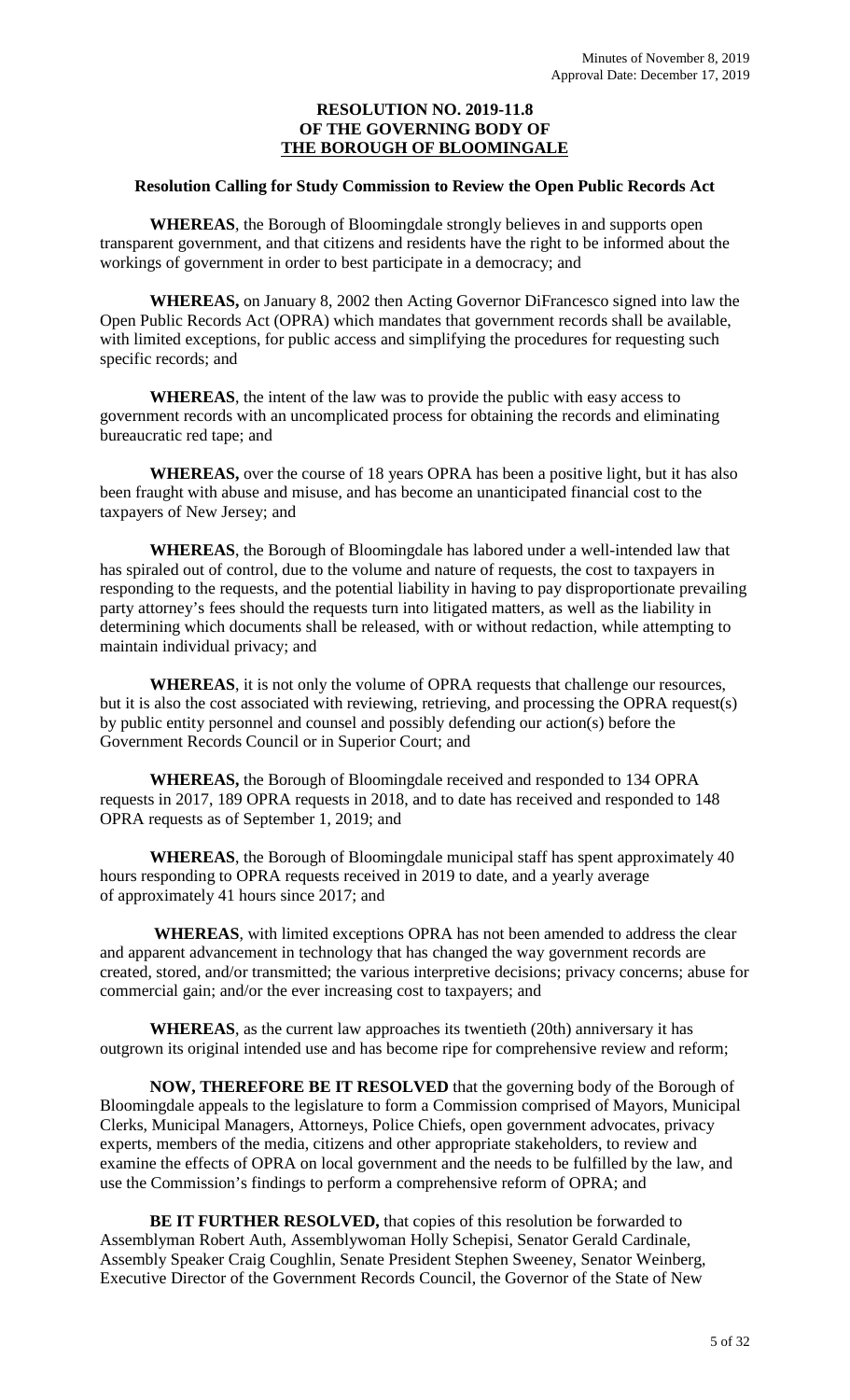Jersey, the Municipal Clerks Association of New Jersey and New Jersey State League of Municipalities.

#### **RESOLUTION NO. 2019-11.9 OF THE GOVERNING BODY OF THE BOROUGH OF BLOOMINGDALE**

*Resolution of the Borough of Bloomingdale, County of Passaic and State of New Jersey, Setting Dates for the Annual Town Wide Garage sale in Accordance with the Borough Code*

**WHERERAS**, section 92-26.3 (Signs) and section 2-80 (Fees) of the Borough Code provides for garage sales within the Borough and regulations and fees; and

**NOW, THEREFORE, BE IT RESOLVED** that the Governing Body of the Borough of Bloomingdale does hereby establish Saturday, April 25, 2020 (rain date Sunday 4/26/2020) as the date for the Town-wide Garage Sale; authorization to and waive the licensing and sign fees for these dates.

# **PENDING ITEMS:**

**A. Second/Final Reading & Public Hearing:** *Ordinance No. 30-2019: Amending Chapter XI, Section 11-8 Entitled "Vacant & Abandoned Properties"* was given second and final reading and considered for adoption.

The Municipal Clerk, Breeanna Calabro, read the Public Notice statement.

Councilman D'AMATO moved that the Ordinance be read by title; seconded by DELLARIPA and carried on voice vote – all members present voting AYE

The Municipal Clerk read the following Ordinance by title:

## **ORDINANCE NO. 30-2019 OF THE GOVERNING BODY OF THE BOROUGH OF BLOOMINGDALE**

#### **AN ORDINANCE OF THE BOROUGH OF BLOOMINGDALE, IN THE COUNTY OF PASSAIC AND STATE OF NEW JERSEY AMENDING CHAPTER XI, SECTION 11-8 ENTITLED "VACANT AND ABANDONED PROPERTIES" AND BY ADDING A NEW CHAPTER XI, SECTION 11-9 TO BE ENTITLED "REGISTRATION OF FORECLOSING MORTGAGES AND VACANT PROPERTY"**

**WHEREAS**, the Borough Council desires to protect the public health, safety, and welfare of the citizens of the incorporated area of the Borough of Bloomingdale and maintain a high quality of life for the citizens of the Borough through the maintenance of structures and properties in the Borough; and

**WHEREAS**, the Council recognizes properties subject to foreclosure action or foreclosed upon and vacant properties (hereinafter referred to as "Registrable Properties") located throughout the Borough lead to a decline in community and property value; create nuisances; lead to a general decrease in neighborhood and community aesthetic; create conditions that invite criminal activity; and foster an unsafe and unhealthy environment; and

**WHEREAS**, the Council has already adopted property maintenance codes to regulate building standards for the exterior of structures and the condition of the property as a whole; and

**WHEREAS**, the Council recognizes in the best interest of the public health, safety, and welfare a more regulated method is needed to discourage Registrable Property Owners and Mortgagees from allowing their properties to be abandoned, neglected or left unsupervised; and

**WHEREAS**, the Council has a vested interest in protecting neighborhoods against decay caused by Registrable Property and concludes that it is in the best interests of the health, safety, and welfare of its citizens and residents to impose registration requirements of Registrable Property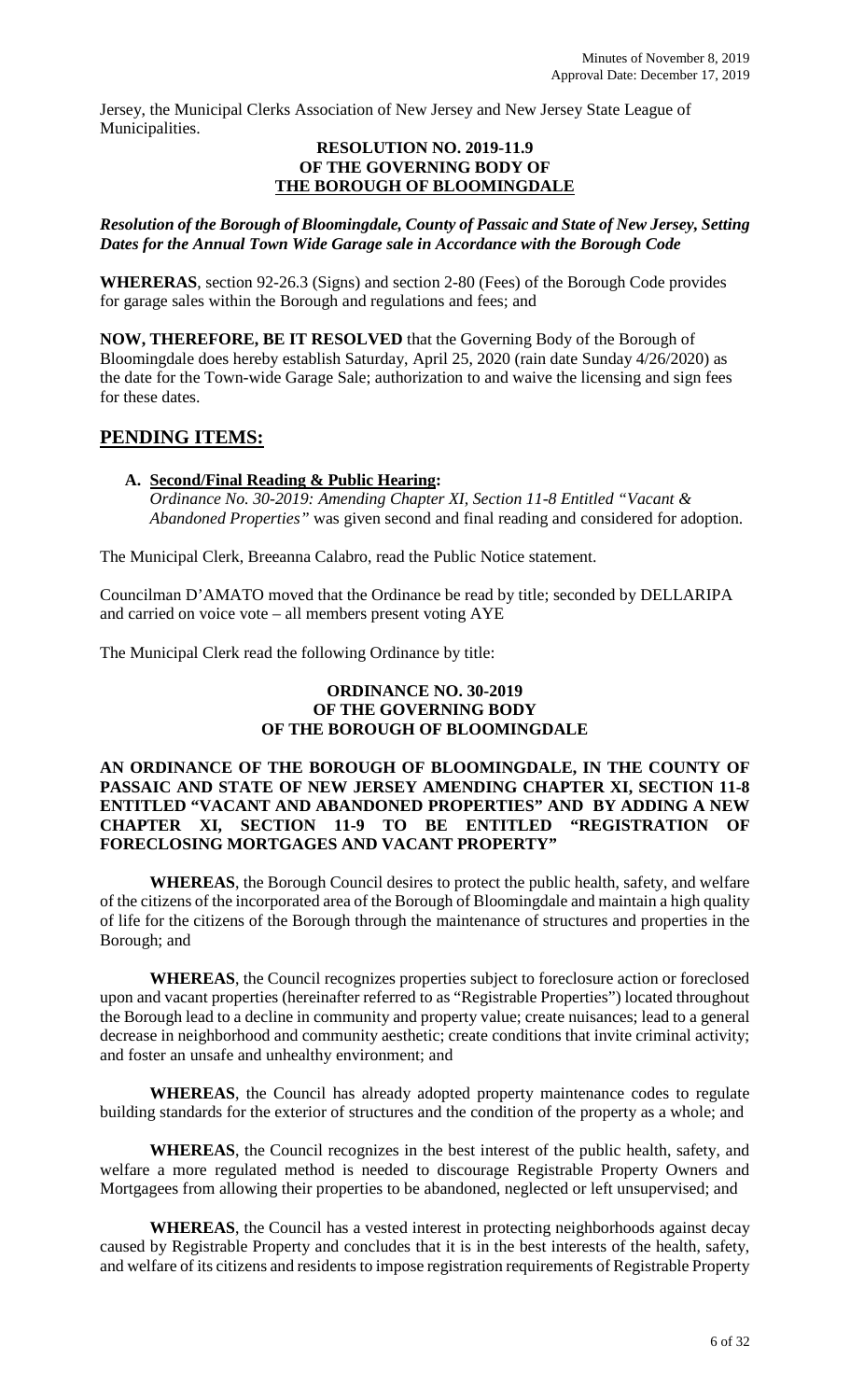located within the Borough to discourage Registrable Property Owners and Mortgagees from allowing their properties to be abandoned, neglected or left unsupervised.

**NOW THEREFORE BE IT ORDAINED**, by the Council of the Borough of Bloomingdale, in the County of Passaic, and State of New Jersey, as follows:

Section 1. Chapter XI, Section 11-8 "Vacant and Abandoned Properties" shall be amended to read as follows:

# **11-8 VACANT AND ABANDONED PROPERTIES.**

#### **11-8.1 Definitions.**

As used in this section, the following terms shall have the meanings indicated: *Abandoned property* shall mean as defined in accordance with the Abandoned Properties Rehabilitation Act, N.J.S.A. 55:19-78 et seq., shall mean the following:

a. Except as provided in Section 6 of P.L. 2003, c. 210 (N.J.S.A. 55:19-83), any property that has not been legally occupied for a period of six (6) months, which is not a Registrable Property as defined in Section 11-9.2, and which meets any one of the following additional criteria may be deemed to be abandoned property upon a determination by the Construction Official that:

1. The property is in need of rehabilitation in the reasonable judgment of the Construction Official, and no rehabilitation has taken place during that six-month period;

2. Construction was initiated on the property and was discontinued prior to completion, leaving the building unsuitable for occupancy, and no construction has taken place for at least six (6) months as of the date of a determination by the Construction Official pursuant to this section;

3. At least one (1) installment of property tax remains unpaid and delinquent on that property in accordance with Chapter 4 of Title 54 of the Revised Statutes (see N.J.S.A. 54:4-1 *et seq.*) as of the date of a determination by the Construction Official pursuant to this section; or

The property has been determined to be a nuisance by the Construction Official in accordance with Section 5 of P.L. 2003, c. 210 (N.J.S.A. 55:19-82).

b. A property which contains both residential and nonresidential space may be considered abandoned pursuant to P.L. 2003, c. 210 (N.J.S.A. 55:19-78 *et seq.*) so long as twothirds (2/3) or more of the total net square footage of the building was previously legally occupied as residential space and none of the residential space has been legally occupied for at least six (6) months at the time of the determination of abandonment by the Construction Official and the property meets the criteria of either paragraphs a, 1 or a, 4 of this subsection 11-8.1.

#### *Evidence of vacancy* shall mean:

a. Any condition that on its own or combined with other conditions present would lead a reasonable person to believe that the property is or has been vacant for three (3) or more months. Such evidence would include, but is not limited to, evidence of the existence of two (2) or more of the following conditions at a property: overgrown or dead vegetation; accumulation of newspapers, circulars, flyers or mail; past-due utility notices or disconnected utilities; accumulation of trash, junk or debris; the absence of window coverings such as curtains, blinds or shutters; the absence of furnishings or personal items consistent with residential habitation; statements by neighbors, delivery agents, or government employees that the property is vacant or abandoned; infestation by insects, vermin, rats or other pests; windows or entrances that are boarded up or closed off; multiple window panes that are damaged, broken or unrepaired; doors that are smashed, broken, unhinged or continuously unlocked; or any uncorrected violation of a municipal building, housing or similar code during the preceding year.

b. Property determined to be "abandoned property" in accordance with the meaning of such term in the Abandoned Properties Rehabilitation Act, N.J.S.A. 55:19-78 *et seq.*, shall also be deemed to be vacant property for the purposes of this section.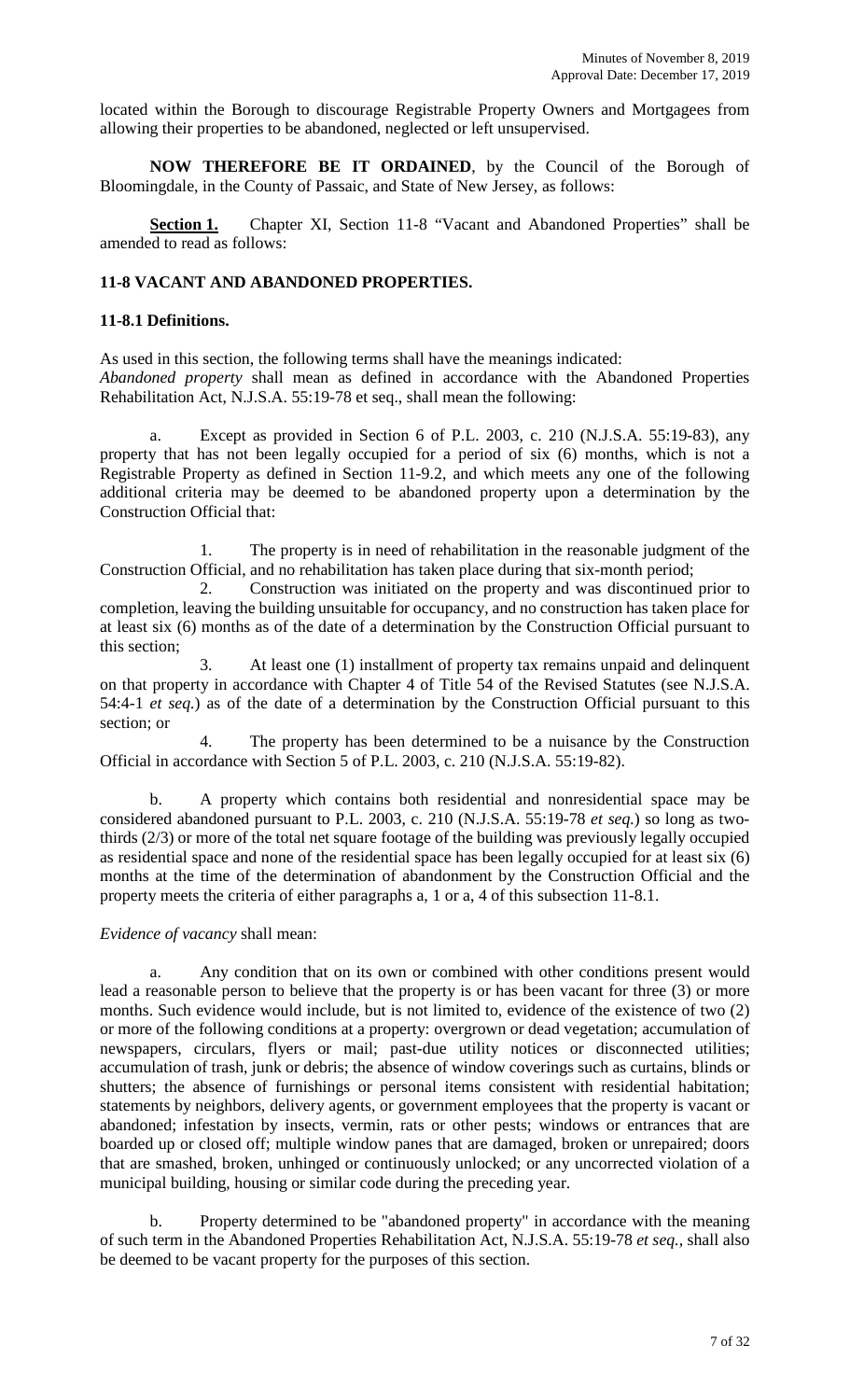*Owner*shall include the title holder, any agent of the title holder having authority to act with respect to a vacant property, any foreclosing entity subject to the provisions of C.46:10B-51 (P.L. 2008, c. 127, § 17), or any other entity determined by the Borough of Bloomingdale to act with respect to the property. If the property is determined to be a Registrable Property, in accordance with Section 11-9.2, then the provisions of Section 11-9 shall apply to that property.

*Vacant property* shall mean any building used or to be used as a residence which is not legally occupied or at which substantially all lawful construction operations or residential occupancy has ceased for a period of at least three (3) months, and any commercial property that has not been legally occupied or at which substantially all lawful construction operations have ceased for a period of at least three (3) months, and which exhibits evidence of vacancy such that a reasonable person would believe that the property is vacant. Any property that contains all building systems in working order, is being maintained on a regular basis, has not been cited by the Borough for any violation of municipal ordinance within such time and is being actively marketed by its owner for sale or rental shall not be deemed vacant.

## **11-8.2 General Requirements.**

a. The owner of any vacant property as defined herein shall, within thirty (30) days after the building becomes vacant property or within thirty (30) days after assuming ownership of the vacant property, whichever is later, file a registration statement for each such vacant property with the Borough of Bloomingdale on forms provided by the Borough of Bloomingdale for such purposes. The registration shall remain valid until the end of the calendar year. The owner shall be required to renew the registration annually, no later than January 31, as long as the building remains vacant property and shall pay a registration or renewal fee in the amount prescribed in subsection 11-8.4 of this section for each vacant property registered. The initial and renewal fees shall be prorated and or credited accordingly upon legal occupancy.

b. Any owner of any building that meets the definition of "vacant property" prior to adoption date of this section (June 10, 2014), shall file a registration statement for that property on or before adoption date of this section (June 10, 2014) plus sixty (60) days. The registration statement shall include the information required under subsection 11-8.3 of this section, as well as any additional information that the Construction Official may reasonably require.

c. The owner shall notify the Borough of Bloomingdale within thirty (30) days of any change in the registration information by filing an amended registration statement on a form provided by the Borough of Bloomingdale for such purpose.

d. The registration statement shall be deemed prima facie proof of the statement therein contained in any administrative enforcement proceeding or court proceeding instituted by the Borough of Bloomingdale against the owner or owners of the building.

### **11-8.3 Registration Statement Requirements; Property Inspection.**

a. After filing a registration statement or a renewal of a registration statement, the owner of any vacant property shall provide access to the Borough of Bloomingdale Construction Official if requested, following reasonable notice, during the period covered by the initial registration or any subsequent renewal. If an inspection is required of the interior of the property due to complaints or other cause, the fee for such inspection shall be the same as that for a Continued Certificate of Occupancy inspection as provided in the applicable provisions of the Code of the Borough of Bloomingdale.

b. The registration statement shall include the name, street address, and telephone number of a natural person twenty-one (21) years of age or older, designated by the owner or owners as the authorized agent for receiving notices of code violations and for receiving process in any court proceeding or administrative enforcement proceeding, on behalf of such owner or owners in connection with the enforcement of any applicable code. The designated agent must have a contact number that will be available twenty-four (24) hours per day on an emergency basis. The statement shall also include the name of the person responsible for maintaining and securing the property, if different from the designated agent.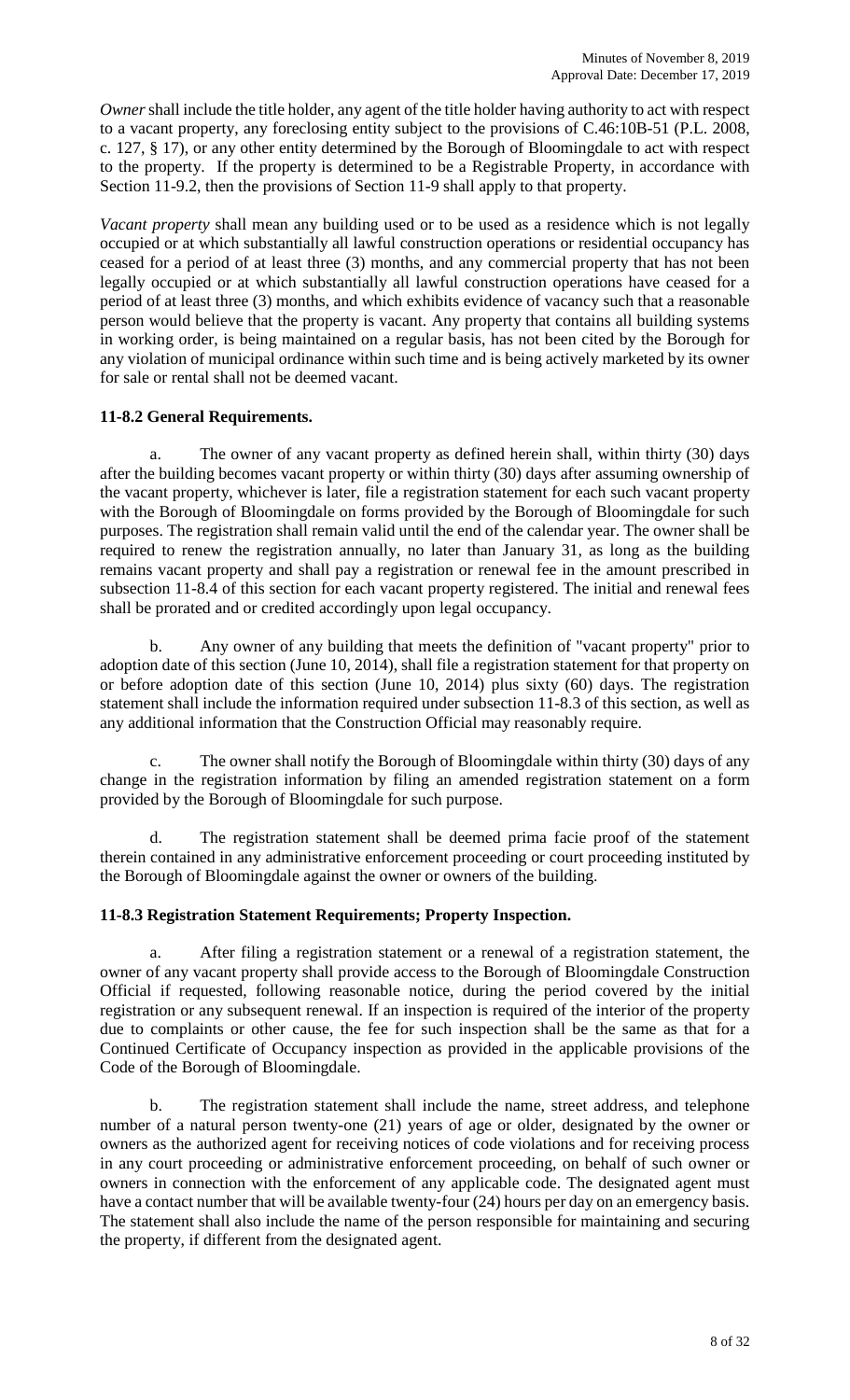c. An owner who is a natural person and who meets the requirements of this section as to availability of a contact number on a twenty-four-hour emergency basis may designate himself or herself as agent.

d. By designating an authorized agent under the provisions of this section, the owner consents to receive any and all notices of code violations concerning the registered vacant property and all process in any Court proceeding or administrative enforcement proceeding brought to enforce code provisions concerning the registered building by service of the notice or process on the authorized agent. Any owner who has designated an authorized agent under the provisions of this section shall be deemed to consent to the continuation of the agent's designation for the purpose of this section until the owner notifies the Borough of Bloomingdale of a change of the authorized agent or until the owner files a new annual registration statement. The designation of an authorized agent in no way releases the owner from any requirement of this section.

## **11-8.4 Fee Schedule.**

The initial registration fee for each building shall be \$250. The fee for the first renewal is \$500. The fee for any subsequent renewal is \$1,000. After five years, the registration fee shall be \$5,000. The initial fee shall be prorated according to the month of registration. There is no credit when a property becomes legally occupied during the renewal period. The term for each registration year shall run from January 1 to December 31 of each year, with all fees due by January 1 of that year.

| <b>Vacant and Abandoned Property Registration Fee Schedule</b> |         |  |  |  |  |
|----------------------------------------------------------------|---------|--|--|--|--|
| <b>Registration</b>                                            | Fee     |  |  |  |  |
| Initial registration                                           | \$250   |  |  |  |  |
| First renewal                                                  | \$500   |  |  |  |  |
| Any subsequent renewal up to five years                        | \$1,000 |  |  |  |  |
| After five years                                               | \$5,000 |  |  |  |  |

# **11-8.5 Requirements for Owners of Vacant and Abandoned Property.**

The owner of any building that has become vacant and abandoned property, and any person maintaining, operating or collecting rent for any such building that has become vacant, shall, immediately:

a. Post a sign affixed to the inside of the building indicating the name, address and telephone number of the owner, the owner's authorized agent for the purpose of service of process (if designated pursuant to subsection 11-8.3 of this section), and the person responsible for the day-to-day supervision and management of the building, if such person is different from the owner holding title or authorized agent. The sign shall be of a size and placed in such a location so as to be legible from the nearest public street or sidewalk, whichever is nearer, but shall be no smaller than fifteen (15) inches by seventeen (17) inches; and

b. Enclose and secure the building against unauthorized entry as provided in the applicable provisions of the Code of the Borough of Bloomingdale and maintain the sign required in subsection 11-8.5a. above until the building is again legally occupied or demolished or until repair or rehabilitation of the building is complete; and

Make provision for the maintenance of the lawn and yard, including regular grass cutting as required by the applicable provisions of the Code of the Borough of Bloomingdale; and

d. Make provision for the cessation of the delivery of mail, newspapers and circulars to the property, including having the property listed on the exclusion list maintained by the Borough of Bloomingdale for the delivery of circulars and advertisements to the property; and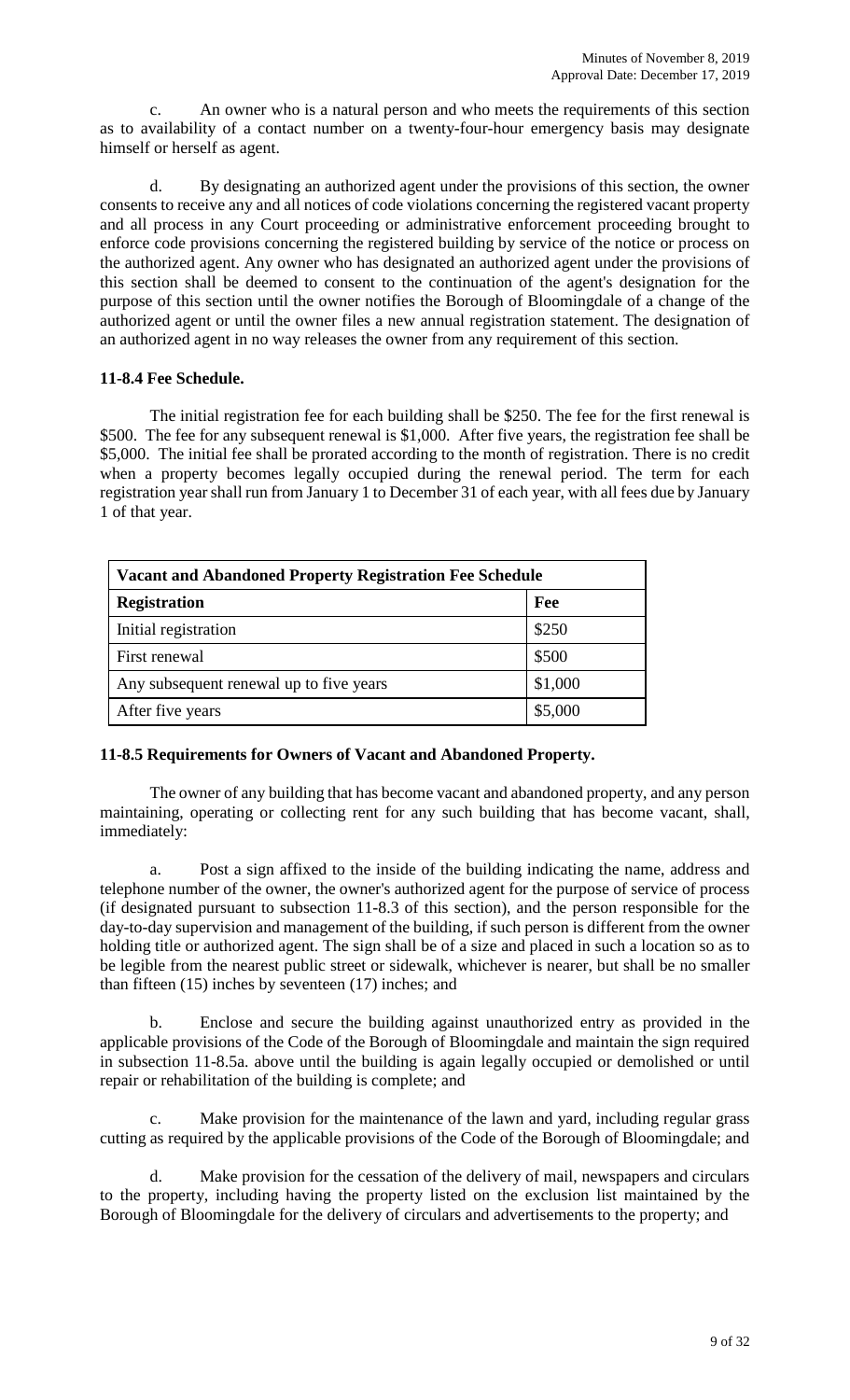e. Make provision for the winterizing of the property by the cessation of water service to the property and the draining of water lines; other than buildings with a fire sprinkler system; and

f. Make provision for the cessation of electric or gas utility services to the property; other than buildings with a fire sprinkler system; and

g. Make provision for the regular maintenance of the exterior of the property.

## **11-8.6 Administration.**

The Borough of Bloomingdale Mayor and Council shall issue rules and regulations for the administration of the provisions of this section.

### **11-8.7 Violations and Penalties.**

a. Any owner who is not in full compliance with this section or who otherwise violates any provision of this section or of the rules and regulations issued hereunder shall be subject to a fine of not less than \$500.00 and not more than \$1,000.00 for each offense. Every day that a violation continues shall constitute a separate and distinct offense. Fines assessed under this section shall be recoverable from the owner and shall be a lien on the property.

b. For purposes of this section, failure to file a registration statement in time, failure to provide correct information on the registration statement, failure to comply with the provisions of subsection 11-8.5 of this section, or such other matters as may be established by the rules and regulations of the Borough of Bloomingdale shall be deemed to be a violation of this section.

### **11-8.8 Compliance with Other Provisions.**

Nothing in this section is intended to nor shall be read to conflict or prevent the Borough of Bloomingdale from taking action against buildings found to be unfit for human habitation or unsafe structures as provided in applicable provisions of the Code of the Borough of Bloomingdale and/or the Uniform Construction Code. Further, any action taken under any such code provision other than the demolition of a structure shall not relieve an owner from its obligations under this section.

All other portions of this Section remain unchanged.

**Section 2.** New Chapter XI, Section 11-9 "Registration of Foreclosing Mortgages and Vacant Property" shall read as follows:

## **SECTION 11-9 REGISTRATION OF FORECLOSING MORTGAGES AND VACANT PROPERTY**

# **§ 11-9.1 PURPOSE AND INTENT.**

It is the purpose and intent of the Council to establish a process to address the deterioration, crime, and decline in value of Borough neighborhoods caused by property with foreclosing or foreclosed mortgages located within the Borough, and to identify, regulate, limit and reduce the number of these properties located within the Borough. It has been determined that Owneroccupied structures are generally better maintained when compared to vacant structures, even with a diligent off-site property Owner. Vacant structures or structures owned by individuals who are economically strained and unable to meet their mortgage obligations are often not properly or diligently maintained, which contribute to blight, declined property values, and have a negative impact on social perception of the residential areas where they are located. It is the Council's further intent to establish a registration program as a mechanism to help protect neighborhoods from becoming blighted through the lack of adequate maintenance of properties that are in Foreclosure or Foreclosed, and to provide a mechanism to avert foreclosure actions through timely intervention, education, or counseling of property Owners.

### **§ 11-9.2 DEFINITIONS**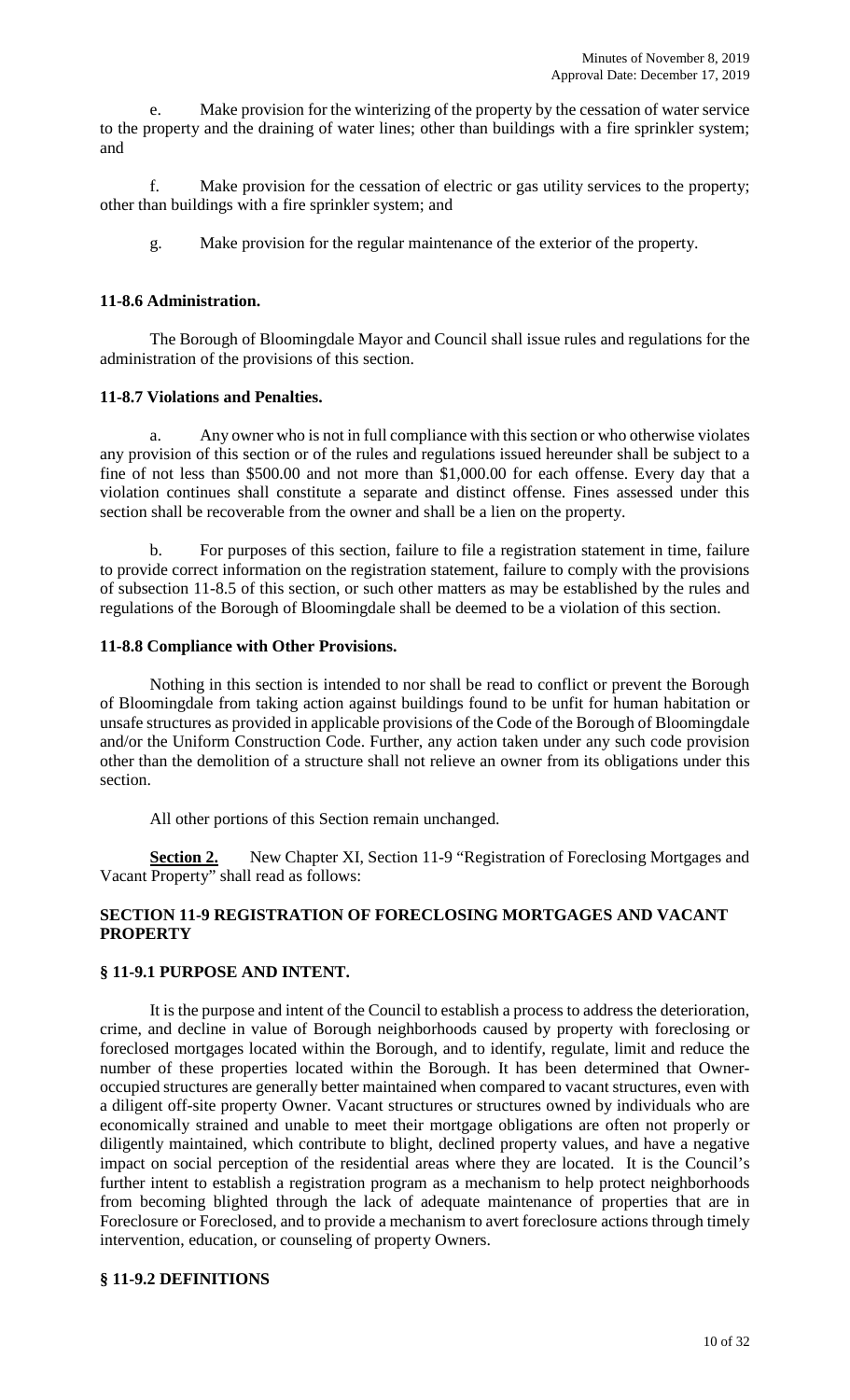The following words, terms, and phrases, when used in this chapter, shall have the meanings ascribed to them in this section, except where the context clearly indicates a different meaning.

*Default* shall mean that the mortgagor has not complied with the terms of the mortgage on the property, or the promissory note, or other evidence of the debt, referred to in the mortgage.

*Enforcement Officer* shall mean any law enforcement officer, building official, zoning inspector, code enforcement officer, fire inspector, building inspector, or other person authorized by the Borough to enforce the applicable code(s).

*Evidence of Vacancy* shall mean any condition that on its own, or combined with other conditions present, would lead a reasonable person to believe that the property is vacant. Such conditions may include, but are not limited to: overgrown and/or dead vegetation; past due Utility notices and/or disconnected Utilities; accumulation of trash junk or debris; abandoned vehicles, auto parts and/or materials; the absence of furnishings and/or personal items consistent with habitation or occupancy; the presence of an unsanitary, stagnant swimming pool; the accumulation of newspapers, circulars, flyers and/or mail; statements by neighbors, passers-by, delivery agents or government agents; and/or the presence of boards over doors, windows or other openings in violation of applicable code.

*Foreclosure or Foreclosure Action* shall mean the legal process by which a Mortgagee, or other lien holder, terminates or attempts to terminate a property Owner's equitable right of redemption to obtain legal and equitable title to the Real Property pledged as security for a debt or the Real Property subject to the lien. The legal process is not concluded until the property obtained by the Mortgagee, lien holder, or their designee, by certificate of title, or any other means, is sold to a non-related bona fide purchaser in an arm's length transaction to satisfy the debt or lien.

*Mortgagee* shall mean the creditor, including but not limited to, trustees; mortgage servicing companies; lenders in a mortgage agreement; any agent, servant, or employee of the creditor; any successor in interest; or any assignee of the creditor's rights, interests or obligations under the mortgage agreement; or any other person or entity with the legal right to foreclose on the Real Property, excluding governmental entities.

**Owner** shall mean every person, entity, or Mortgagee, who alone or severally with others, has legal or equitable title to any Real Property as defined by this Chapter; has legal care, charge, or control of any such property; is in possession or control of any such property; and/or is vested with possession or control of any such property. The Property Manager shall not be considered the Owner.

*Property Manager* shall mean any party designated by the Owner as responsible for inspecting, maintaining and securing the property as required in this Chapter.

*Real Property* shall mean any residential or commercial land and/or buildings, leasehold improvements and anything affixed to the land, or portion thereof identified by a property parcel identification number, located in the Borough limits.

### *Registrable Property* shall mean:

- (a) Any Real Property located in the Borough, whether vacant or occupied, that is encumbered by a mortgage subject to an ongoing Foreclosure Action by the Mortgagee or Trustee, has been the subject of a Foreclosure Action by a Mortgagee or Trustee and a Judgement has been entered, or has been the subject of a Foreclosure sale where the title was transferred to the beneficiary of a mortgage involved in the Foreclosure and any properties transferred under a deed in lieu of foreclosure/sale. The designation of a "foreclosure" property as "registrable" shall remain in place until such time as the property is sold to a non-related bona fide purchaser in an arm's length transaction or the Foreclosure Action has been dismissed; or
- (b) Any property that is vacant for more than thirty (30) days or any cancellation of Utility or Service, whichever occurs first.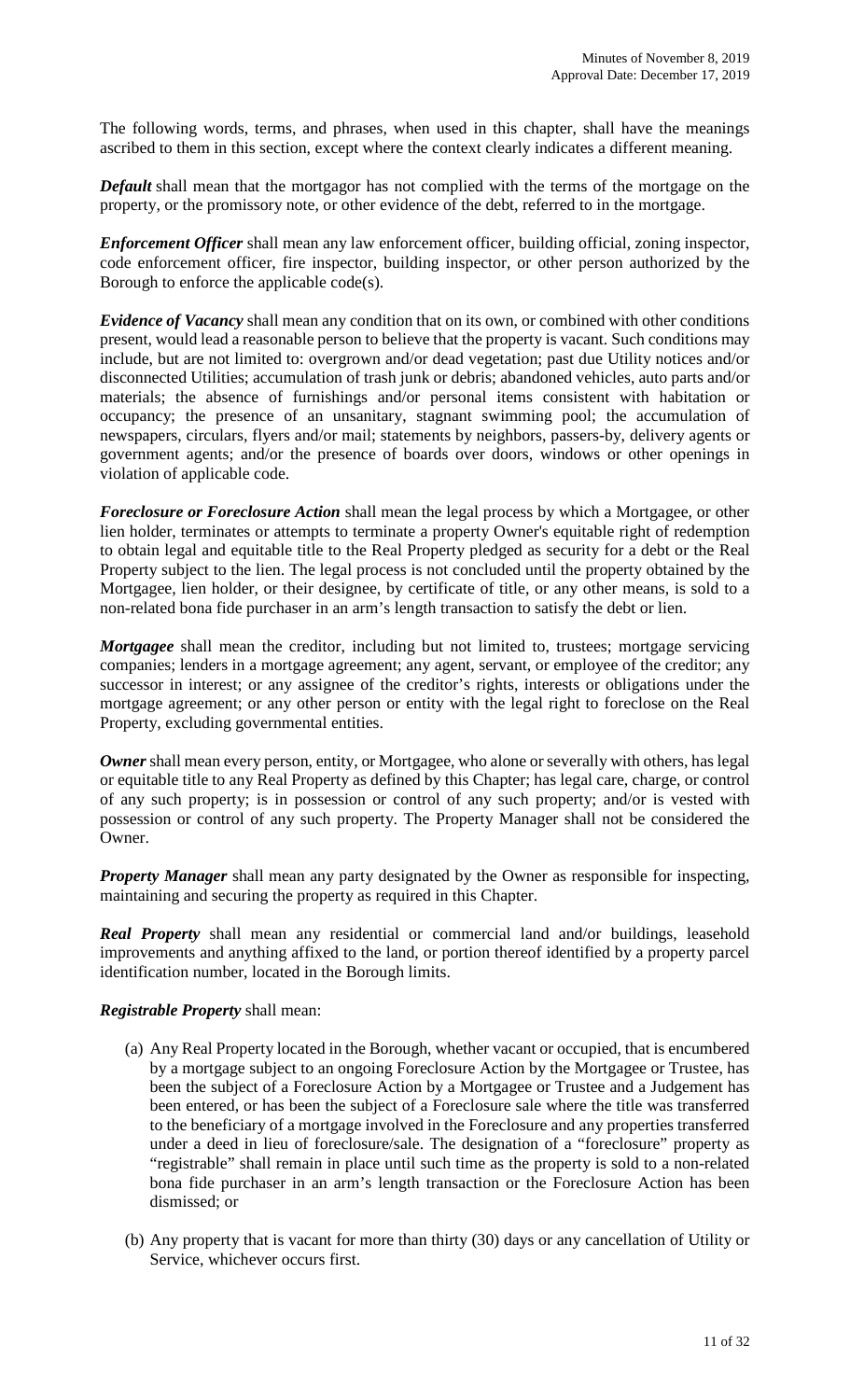*Registry* shall mean a web-based electronic database of searchable Real Property records, used by the Borough to allow Mortgagees and Owners the opportunity to register properties and pay applicable fees as required in this Chapter.

*Semi-Annual Registration* shall mean six (6) months from the date of the first action that requires registration, as determined by the Borough, or its designee, and every subsequent six (6) months. The date of the initial registration may be different than the date of the first action that required registration.

*Utilities and Services* shall mean any utility and/or service that is essential for a building to be habitable and/or perform a service necessary to comply with all Borough codes. This includes, but is not limited to, electrical, gas, water, sewer, lawn maintenance, pool maintenance, and snow removal.

*Vacant* shall mean any parcel of land in the Borough that contains any building or structure that is not lawfully occupied.

## **§ 11-9.3 APPLICABILITY AND JURISDICTION**

This Chapter applies to Foreclosing, Foreclosed, and Vacant property within the Borough.

### **§ 11-9.4 ESTABLISHMENT OF A REGISTRY**

Pursuant to the provisions of Section 11-8.2 the Borough, or its designee, shall establish a registry cataloging each Registrable Property within the Borough, containing the information required by this Chapter.

### **§ 11-9.5 INSPECTION AND REGISTRATION OF REAL PROPERTY UNDER FORECLOSURE**

- (a) Any Mortgagee who holds a mortgage on Real Property located within the Borough shall perform an inspection of the property upon default by the mortgagor as evidenced by the filing of a Foreclosure Action.
- (b) Property inspected pursuant to subsection (a) above that remains in Foreclosure shall be inspected every thirty (30) days by the Mortgagee or Mortgagee's designee. If an inspection shows a change in the property's occupancy status the Mortgagee shall, within ten (10) days of that inspection, update the occupancy status of the property registration.
- (c) Within ten (10) days of the date any Mortgagee files a Foreclosure Action, the Mortgagee shall register the Real Property with the Borough Registry, and, at the time of registration, indicate whether the property is Vacant, and if so shall designate in writing a Property Manager to inspect, maintain, and secure the Real Property subject to the mortgage under a Foreclosure Action. A separate registration is required for each property under a Foreclosure Action, regardless of whether it is occupied or vacant.
- (d) Initial registration pursuant to this section shall contain at a minimum the name of the Mortgagee, the mailing address of the Mortgagee, e-mail address, telephone number and name of the Property Manager and said person's address, e-mail address, and telephone number.
- (e) At the time of initial registration each registrant shall pay a non-refundable Semi-Annual Registration fee of five hundred dollars (\$500.00) for each property. Subsequent nonrefundable Semi-Annual renewal registrations of properties and fees in the amount of five hundred dollars (\$500.00) are due within ten (10) days of the expiration of the previous registration. Said fees shall be used to offset the costs of: (1) registration and registration enforcement, (2) code enforcement and mitigation related to Defaulted properties, (3) postclosing counseling and Foreclosure intervention limited to Owner-occupied persons in Default, which may not include cash and mortgage modification assistance, and (4) for any related purposes as may be adopted in the policy set forth in this Chapter. Said fees shall be deposited to a special account in the Borough's Department dedicated to the cost of implementation and enforcement of this Ordinance, and fulfilling the purpose and intent of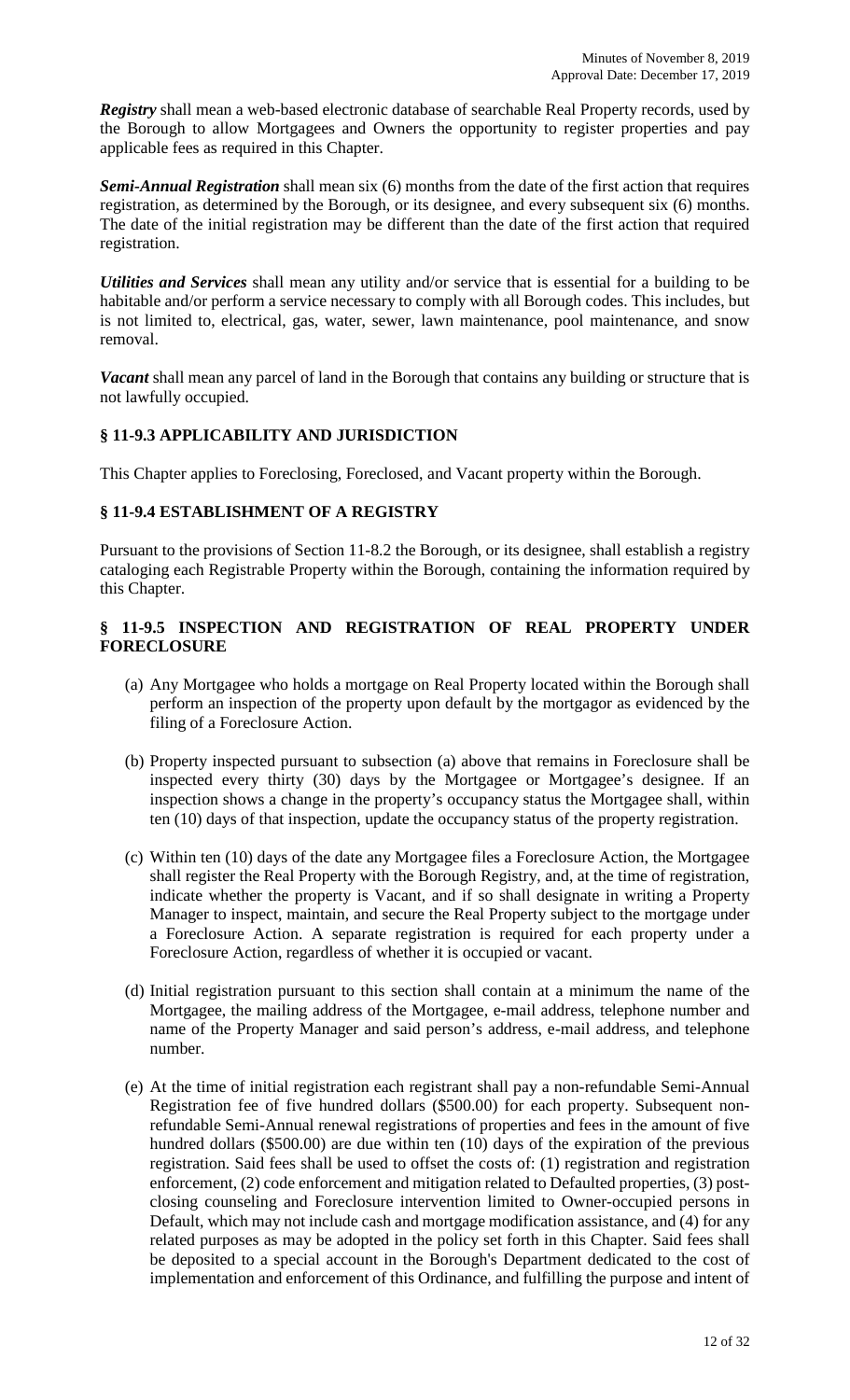this Chapter. None of the funds provided for in this section shall be utilized for the legal defense of Foreclosure Actions.

- (f) Each individual property on the Registry that has been registered for twelve (12) months or more prior to the Effective Date shall have thirty (30) days to renew the registration and pay the non-refundable five hundred dollars (\$500.00) Semi-Annual Registration fee. Properties registered less than twelve (12) months prior to the Effective Date shall renew the registration every six (6) months from the expiration of the original registration renewal date and shall pay the non-refundable five hundred dollars (\$500.00) Semi-Annual Registration Fee.
- (g) If the mortgage and/or servicing on a Registrable Property is sold or transferred, the new Mortgagee is subject to all the terms of this Chapter. Within ten (10) days of the transfer, the new Mortgagee shall register the property or update the existing registration. The previous Mortgagee(s) will not be released from the responsibility of paying all previous unpaid fees, fines, and penalties accrued during that Mortgagee's involvement with the Registrable Property.
- (h) If the Mortgagee sells or transfers the Registrable Property in a non-arm's length transaction to a related entity or person, the transferee is subject to all the terms of this Chapter. Within ten (10) days of the transfer, the transferee shall register the property or update the existing registration. Any and all previous unpaid fees, fines, and penalties, regardless of who the Mortgagee was at the time registration was required, including, but not limited to, unregistered periods during the Foreclosure process, are the responsibility of the transferee and are due and payable with the updated registration. The previous Mortgagee will not be released from the responsibility of paying all previous unpaid fees, fines, and penalties accrued during that Mortgagee's involvement with the Foreclosed Property.
- (i) If the Foreclosing or Foreclosed Property is not registered, or the registration fee is not paid within thirty (30) days of when the registration or renewal is required pursuant to this section, a late fee equivalent to ten percent (10%) of the Semi-Annual Registration fee shall be charged for every thirty-day period (30), or portion thereof, the property is not registered and shall be due and payable with the registration.
- (j) This section shall also apply to properties that have been the subject of a foreclosure sale where title is transferred to the Mortgagee as well as any properties transferred to the Mortgagee under a deed in lieu of foreclosure or by any other legal means.
- (k) Properties subject to this section shall remain subject to the Semi-Annual Registration requirement, and the inspection, security, and maintenance standards of this section as long as the property remains Registrable Property.
- (l) Failure of the Mortgagee and/or property Owner of record to properly register or to modify the registration to reflect a change of circumstances as required by this ordinance is a violation of this Chapter and shall be subject to enforcement by any of the enforcement means available to the Borough.
- (m)If any property is in violation of this Chapter the Borough may take the necessary action to ensure compliance with and/or place a lien on the property for the cost of the outstanding obligation and any additional cost incurred to the property into compliance.

### **§ 11-9.6 INSPECTION AND REGISTRATION OF REAL PROPERTY THAT IS NOT SUBJECT TO A MORTGAGE IN FORECLOSURE**

- (a) Any Owner of Vacant property located within the Borough shall within ten (10) days after the property becomes Vacant, register the Real Property with the Borough Registry.
- (b) Initial registration pursuant to this section shall contain at a minimum the name of the Owner, the mailing address of the Owner, e-mail address, and telephone number of the Owner, and if applicable, the name and telephone number of the Property Manager and said person's address, e-mail address, and telephone number.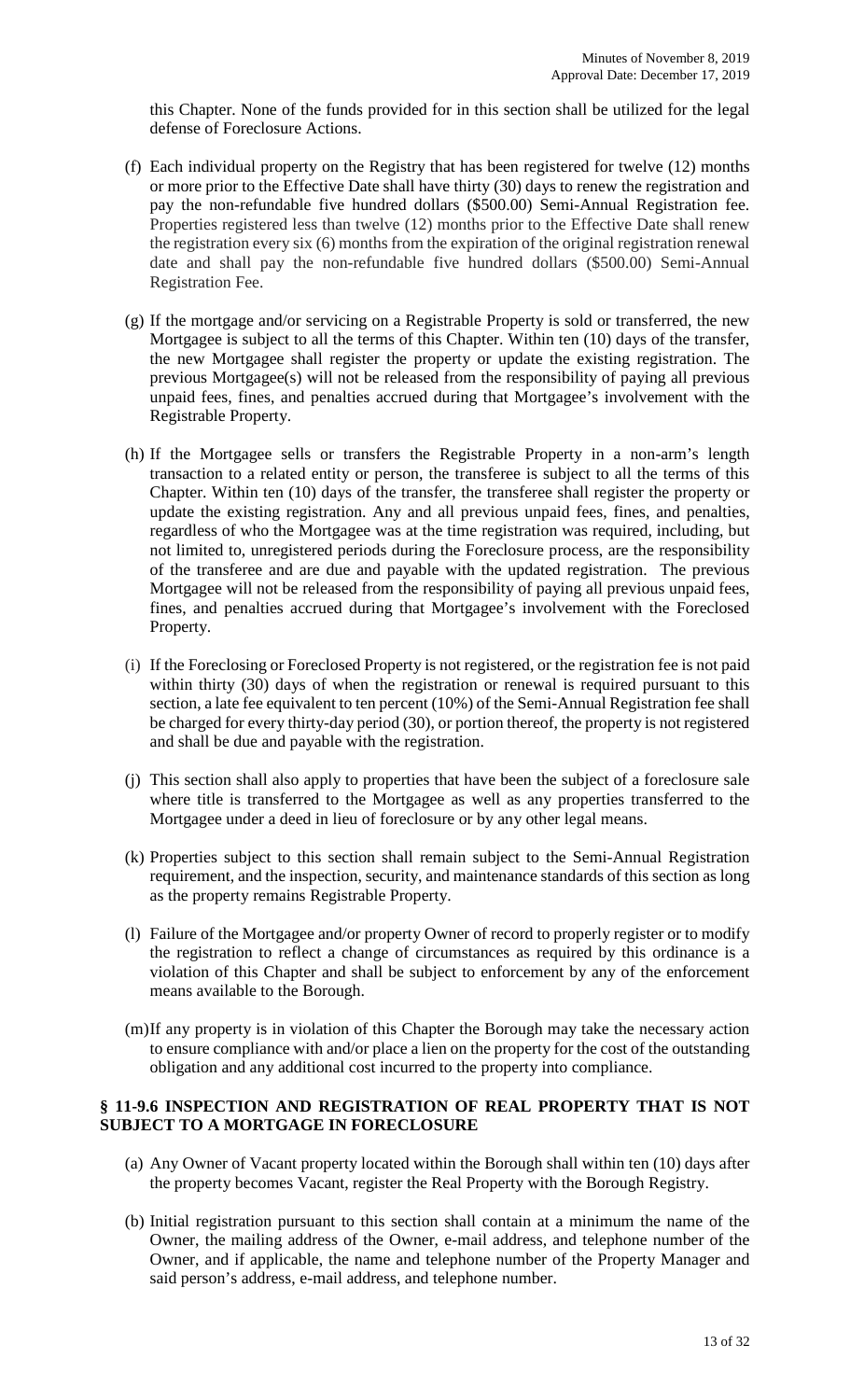- (c) At the time of initial registration each registrant shall pay a non-refundable Semi-Annual Registration fee of five hundred dollars (\$500.00) for each Vacant property. Subsequent non-refundable Semi-Annual renewal registrations of Vacant properties and fees in the amount of five hundred dollars (\$500.00) are due within ten (10) days of the expiration of the previous registration. Said fees shall be used to offset the costs of: (1) registration and registration enforcement, (2) code enforcement and mitigation related to Vacant properties, and (3) for any related purposes as may be adopted in the policy set forth in this Chapter. Said fees shall be deposited to a special account in the Borough's Department dedicated to the cost of implementation and enforcement of this Ordinance, and fulfilling the purpose and intent of this Chapter.
- (d) Each individual property on the Registry that has been registered for twelve (12) months or more prior to the Effective Date shall have thirty (30) days to renew the registration and pay the non-refundable five hundred dollars (\$500.00) Semi-Annual Registration fee. Properties registered less than twelve (12) months prior to the Effective Date shall renew the registration every six (6) months from the expiration of the original registration renewal date and shall pay the five hundred dollars (\$500.00).
- (e) If the property is sold or transferred, the new Owner is subject to all the terms of this Chapter. Within ten (10) days of the transfer, the new Owner shall register the Vacant property or update the existing registration. The previous Owner(s) will not be released from the responsibility of paying all previous unpaid fees, fines, and penalties accrued during that Owner's involvement with the Vacant property.
- (f) If the Vacant property is not registered, or either the registration fee or the Semi-Annual Registration fee is not paid within thirty (30) days of when the registration or Semi-Annual Registration is required pursuant to this section, a late fee shall be equivalent to ten percent (10%) of the Semi-Annual Registration fee shall be charged for every thirty (30) day period, or portion thereof, the property is not registered and shall be due and payable with the registration. This section shall apply to the initial registration and registrations required by subsequent Owners of the Vacant property.
- (g) Properties subject to this section shall remain subject to the Semi-Annual Registration requirement, and the inspection, security, and maintenance standards of this section as long as the property is Vacant.
- (h) Failure of the Owner to properly register or to modify the registration to reflect a change of circumstances as required by this ordinance is a violation of this Chapter and shall be subject to enforcement by any of the enforcement means available to the Borough.
- (i) If any property is in violation of this Chapter the Borough may take the necessary action to ensure compliance with and place a lien on the property for the cost of the outstanding obligation and any additional cost incurred to the property into compliance.
- (j) Properties registered as a result of this section are not required to be registered again pursuant to the Foreclosure mortgage property section.

### **§ 11-9.7 MAINTENANCE REQUIREMENTS**

- (a) Properties subject to this chapter shall be kept free of weeds, overgrown brush, dead vegetation, trash, junk, debris, building materials, any accumulation of newspaper circulars, flyers, notices, except those required by federal, state or local law, discarded personal items including, but not limited to, furniture, clothing, large and small appliances, printed material, or any other items that give the appearance that the property is abandoned.
- (b) Registrable Property shall be maintained free of graffiti or similar markings by removal or painting over with an exterior grade paint that matches the color of the exterior structure.
- (c) Front, side, and rear yards, including landscaping, of Registrable Property shall be maintained in accordance with the applicable code(s) at the time registration is required.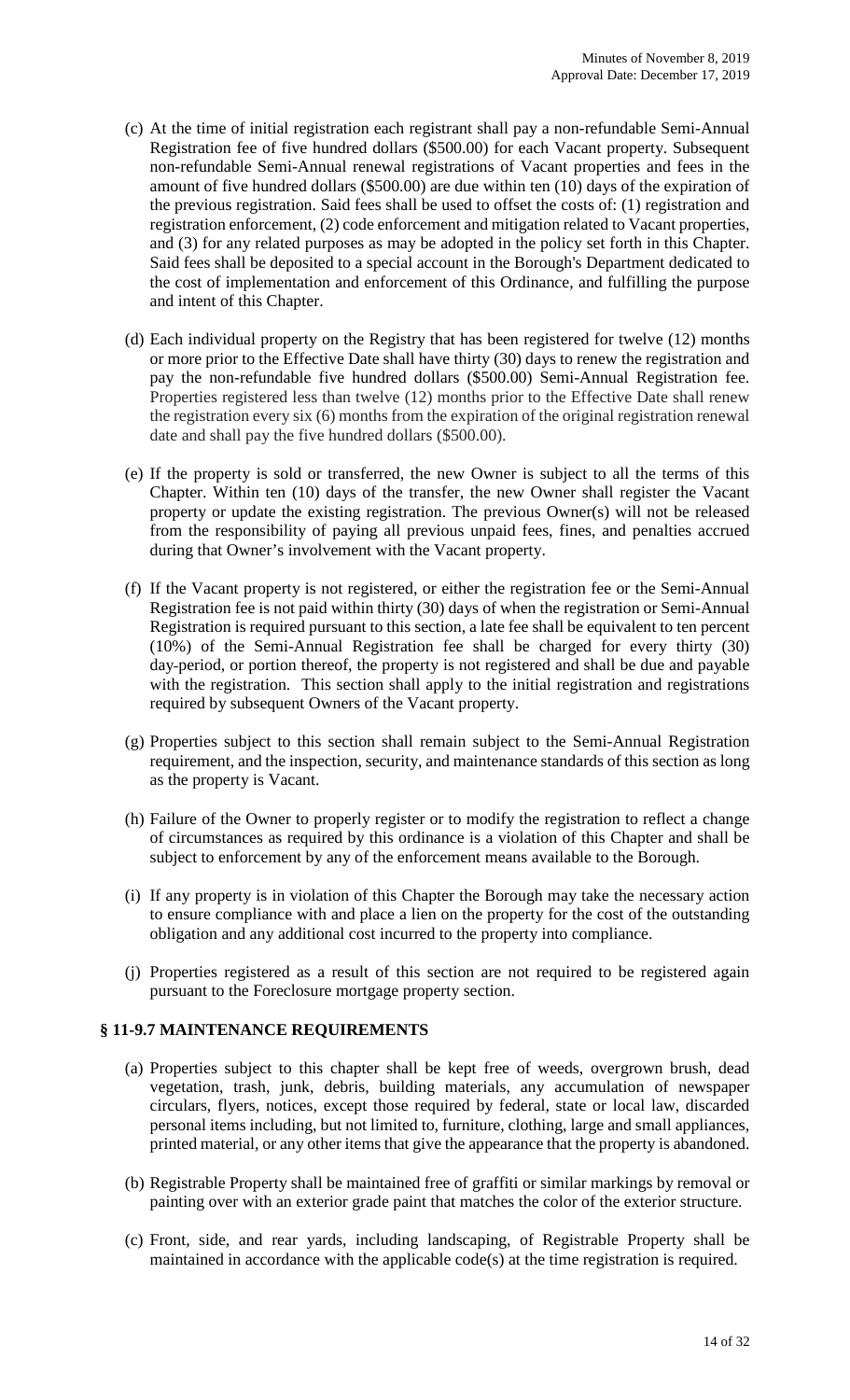- (d) Registrable yard maintenance shall include, but not be limited to, grass, ground covers, bushes, shrubs, hedges or similar plantings, decorative rock or bark or artificial turf/sod. Acceptable maintenance of yards and/or landscape shall not include weeds, gravel, broken concrete, asphalt or similar material.
- (e) Maintenance shall include, but not be limited to, watering, irrigation, cutting and mowing of required ground cover or landscape and removal of all trimmings.
- (f) Pools and spas of shall be maintained so the water remains free and clear of pollutants and debris and shall comply with the regulations set forth in the applicable code(s).
- (g) Failure of the Mortgagee, Owner, and transferees to properly maintain the property as required by this Chapter may result in a violation of the applicable code(s) and issuance of a citation or notice of violation in accordance with the applicable code of the Borough. Pursuant to a finding and determination by the Borough Sheriff, Magistrate or a court of competent jurisdiction, the Borough may take the necessary action to ensure compliance with this section.
- (h) In addition to the above, the property is required to be maintained in accordance with the applicable code(s) of the Borough.

### **§ 11-9.8 SECURITY REQUIREMENTS**

- (a) Properties subject to these Sections shall be maintained in a secure manner so as not to be accessible to unauthorized persons.
- (b) A "secure manner" shall include, but not be limited to, the closure and locking of windows, doors, gates and other openings of such size that may allow a child to access the interior of the property or structure. Broken windows, doors, gates, and other openings of such size that may allow a child to access the interior of the property or structure must be repaired. Broken windows shall be secured by re-glazing of the window.
- (c) If a property is Registrable, and the property has become vacant or blighted, a Property Manager shall be designated by the Mortgagee and/or Owner to perform the work necessary to bring the property into compliance with the applicable code(s), and the Property Manager must perform regular inspections to verify compliance with the requirements of this Chapter, and any other applicable laws.
- (d) In addition to the above, the property is required to be secured in accordance with the applicable code(s) of the Borough.
- (e) When a property subject to this Chapter becomes Vacant, it shall be posted with the name and twenty-four (24) hour contact telephone number of the Property Manager. The Property Manager shall be available to be contacted by the Borough Monday through Friday between 9:00 a.m. and 5:00 p.m., legal holidays excepted. The sign shall be placed in a window facing the street and shall be visible from the street. The posting shall be no less than eighteen (18) inches by twenty-four (24) inches and shall be of a font that is legible from a distance of forty-five (45) feet. The posting shall contain the following language with supporting information:

| THE PROPERTY MANAGER CAN BE CONTACTED _____________________                                                      |
|------------------------------------------------------------------------------------------------------------------|
| BY TELEPHONE AT THE CONSTRUCTION OF THE CONSTRUCTION OF THE CONSTRUCTION OF THE CONSTRUCTION OF THE CONSTRUCTION |
| OR BY EMAIL AT                                                                                                   |
|                                                                                                                  |

(f) The posting required in subsection (e) above shall be placed on the interior of a window facing the street to the front of the property so that it is visible from the street, or secured to the exterior of the building/structure facing the street to the front of the property so that it is visible from the street or if no such area exists, on a stake of sufficient size to support the posting in a location that is at all times visible from the street to the front of the property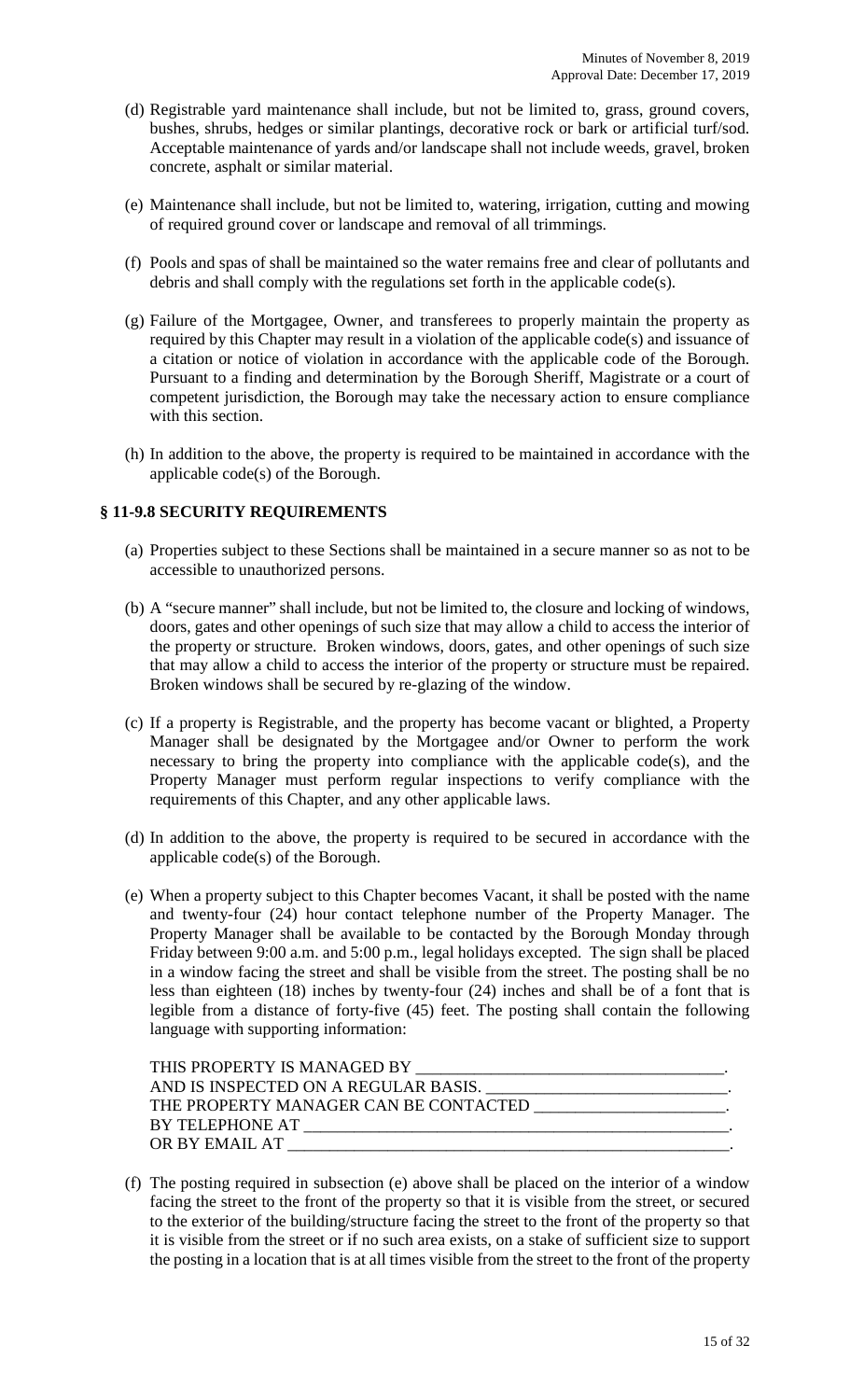but not readily accessible to vandals. Exterior posting shall be constructed of and printed with weather-resistant materials.

(g) Failure of the Mortgagee and/or property Owner of record to properly inspect and secure a property subject to this Chapter, and post and maintain the signage noted in this section, is a violation and shall be subject to enforcement by any of the enforcement means available to the Borough. The Borough may take the necessary action to ensure compliance with this section, and recover costs and expenses in support thereof.

# **§ 11-9.9 PROVISIONS SUPPLEMENTAL**

The provisions of this Chapter are cumulative with and in addition to other available remedies. Nothing contained in this Chapter shall prohibit the Borough from collecting on fees, fines, and penalties in any lawful manner; or enforcing its codes by any other means, including, but not limited to, injunction, abatement, or as otherwise provided by law or ordinance.

#### **§ 11-9.10 PUBLIC NUISANCE**

All Registrable Property is at risk of being a public nuisance and if vacant or blighted can constitute a public nuisance, the abatement of which pursuant to the police power is hereby declared to be necessary for the health, welfare, and safety of the residents of the Borough.

### **§ 11-9.11 ADDITIONAL AUTHORITY**

- (a) If the Enforcement Officer has reason to believe that a property subject to the provisions of this Chapter is posing a serious threat to the public health, safety, and welfare, the code Enforcement Officer may temporarily secure the property at the expense of the Mortgagee or Owner, and may bring the violations before the code enforcement, Council or special magistrate as soon as possible to address the conditions of the property. Nothing herein shall limit the Borough from abating any nuisance or unsafe condition by any other legal means available to it.
- (b) The Sheriff, code enforcement, Council or special magistrate shall have the authority to require the Mortgagee or Owner affected by this section, to implement additional maintenance and/or security measures including, but not limited to, securing any and all doors, windows or other openings, employment of an on-site security guard or other measures as may be reasonably required to help prevent further decline of the property.
- (c) If there is a finding that the condition of the property is posing a serious threat to the public health, safety, and welfare, then the Sheriff, code enforcement, Council or special magistrate may direct the Borough to abate the violations and charge the Mortgagee or Owner with the cost of the abatement.
- (d) If the Mortgagee or Owner does not reimburse the Borough for the cost of temporarily securing the property, or of any abatement directed by the Sheriff, code enforcement officer, code enforcement, Council or special magistrate, within thirty (30) days of the Borough sending the Mortgagee or Owner the invoice then the Borough may lien the property with such cost, along with an administrative fee as determined in the Borough's fee ordinance to recover the administrative personnel services. In addition to filing a lien the Borough may pursue financial penalties against the Mortgagee or Owner.
- (e) The Borough may contract with an entity to implement this Chapter, and, if so, any reference to the Enforcement Officer herein shall include the entity the Borough contract with for that purpose.

# **§ 11-9.12 OPPOSING, OBSTRUCTING ENFORCEMENT OFFICER; PENALTY**

Whoever opposes obstructs or resists any Enforcement Officer or any person authorized by the enforcement office in the discharge of duties as provided in this chapter shall be punishable as provided in the applicable code(s) or a court of competent jurisdiction.

### **§ 11-9.13 IMMUNITY OF ENFORCEMENT OFFICER**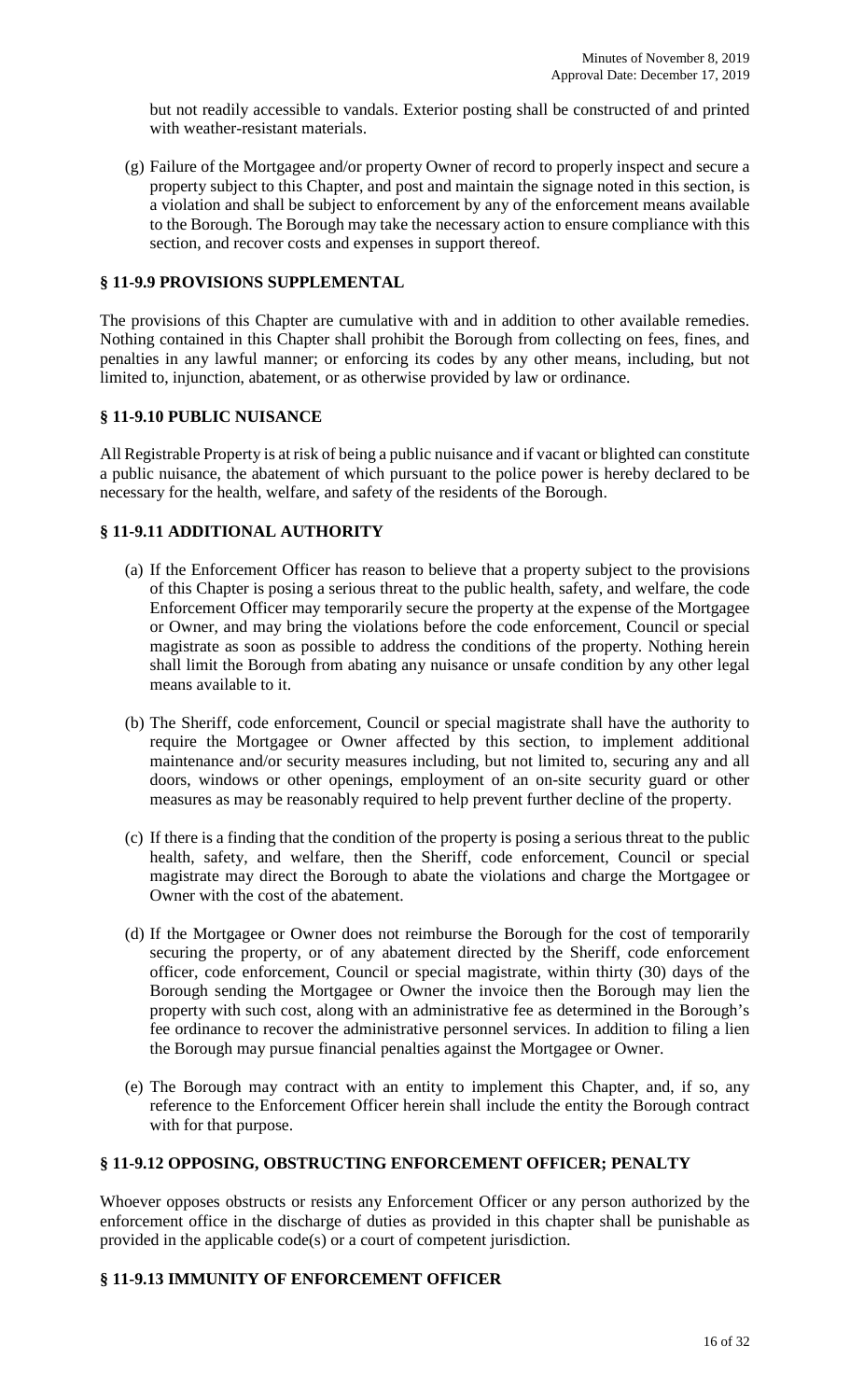Any Enforcement Officer or any person authorized by the Borough to enforce the sections here within shall be immune from prosecution, civil or criminal, for reasonable, good faith entry upon Real Property while in the discharge of duties imposed by this Chapter.

## **§ 11-9.14 PENALTIES**

Unless otherwise provided for in this Chapter, a violation of this Chapter is declared unlawful.

# **§ 11-9.15 AMENDMENTS**

Registration fees and penalties outlined in this Article may be modified by resolution, administrative order, or an amendment to this Article, passed and adopted by the Council.

**SECTION 3.** All ordinances of the Borough of Bloomingdale, which are inconsistent with the provisions of this Ordinance, are hereby repealed to the extent of such inconsistency.

**SECTION 4.** If any section, subsection, sentence, clause or phrase of this Ordinance is for any reason held to be unconstitutional or invalid, such decision shall not affect the remaining portions of this Ordinance.

**SECTION 5.** This Ordinance shall take effect immediately upon final passage, approval, and publication as required by law.

**SECTION 6.** This Ordinance may be renumbered for codification purposes.

### **Public Hearing:**

At this time D'AMATO made a motion to open the Public Hearing for comment; seconded by SONDERMEYER and carried on a voice vote all voting AYE. Since there was no public present SONDERMEYER made a motion to close the Public Hearing; seconded by DELLARIPA and carried on a voice vote all members present voting AYE.

Councilman YAZDI moved for the adoption of this Ordinance; seconded by DELLARIPA and carried per the following roll call vote: D'AMATO (YES), DELLARIPA (YES), SONDERMEYER (YES), YAZDI (YES)

### **B. Second/Final Reading & Public Hearing:**

*Ordinance No. 31-2019: Amending Ch. 20 Streets & Sidewalks (Construction Official)*  was given second and final reading and considered for adoption.

The Municipal Clerk, Breeanna Calabro, read the Public Notice statement.

Councilman D'AMATO moved that the Ordinance be read by title; seconded by DELLARIPA and carried on voice vote – all members present voting AYE

The Municipal Clerk read the following Ordinance by title:

#### **ORDINANCE NO. 31-2019 OF THE GOVERNING BODY OF THE BOROUGH OF BLOOMINGDALE**

### **AN ORDINANCE OF THE BOROUGH OF BLOOMINGDALE, IN THE COUNTY OF PASSAIC AND STATE OF NEW JERSEY, AMENDING CHAPTER 20 "STREETS AND SIDEWALKS" OF THE CODE OF THE BOROUGH OF BLOOMINGDALE**

**WHEREAS**, the Borough Code sets forth regulations, procedures and specifications for streets and sidewalks within the Borough; and

**WHEREAS**, currently, this Chapter is enforced by the Construction Official;

**WHEREAS**, it has been recommended by the Borough Engineer that the appropriate enforcement official is the Construction Official; and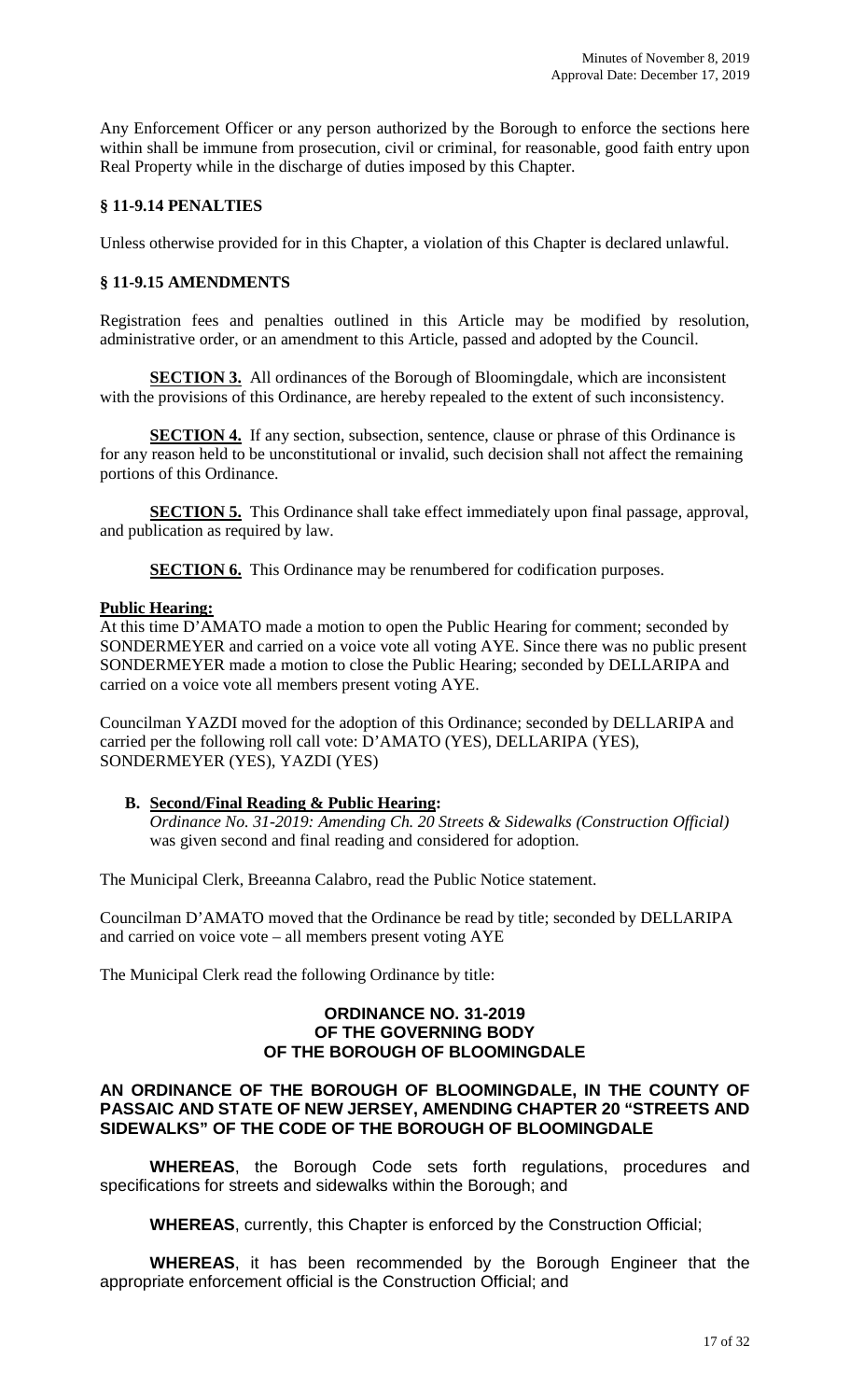**WHEREAS**, the Mayor and Borough Council have reviewed the recommendation and agree with same.

**NOW THEREFORE BE IT ORDAINED**, by the Council of the Borough of Bloomingdale, in the County of Passaic, and State of New Jersey, as follows:

**SECTION 1.** Chapter 20 "Streets and Sidewalks" shall be amended as follows:

# **CHAPTER XX STREETS AND SIDEWALKS**

### **Article I Sidewalks**

### **20-1 SIDEWALK CONSTRUCTION.**

### **20-1.1Grade.**

No person shall construct a sidewalk, curb or gutter on any street in the Borough without first having obtained from the Borough Engineer the grade at which the sidewalk, curb or gutter is to be laid.

### **20-1.2 Application.**

Before starting the construction of any sidewalk, curb or gutter within the Borough, the owner of the property on which the sidewalk, curb or gutter is to be constructed shall apply to the Construction Official for a permit so to do. The owner shall include an escrow fee, see subsection 20-11.5a, 2 and d. The Construction Official shall request the Borough Engineer to establish a grade for the particular location in which the sidewalk, curb or gutter is to be laid, and the Borough Engineer shall establish a grade for the location.

### **20-1.3Permit.**

After the establishment of the grade by the Borough Engineer, the Construction Official shall issue a permit to the applicant, which permit shall allow the construction of the sidewalk, curb or gutter in conformity with the grade established by the Borough Engineer. The property owner applying for such permit shall, before the issuance thereof, pay to the Construction Official a fee, which shall be determined by dividing the number of linear feet of sidewalk, curb or gutter to be laid into the entire length of the grade established by the Borough Engineer and computing that fraction of the total cost of the establishment of the grade for the entire distance for which the grade has been established.

### **20-1.4Violations and Penalties.**

Any person violating any of the provisions of this section shall, upon conviction, be liable to the penalty stated in Chapter I, Section 1-5.

### **20-2 REMOVAL OF GRASS, WEEDS, SNOW AND ICE.**

### **20-2.1Snow, Ice, Grass and Weeds to Be Removed.**

Removal. The owner or tenant of the lands abutting or bordering upon the flag or concrete sidewalks of the public streets of the Borough shall remove all snow and ice from the portion of such sidewalks whereon such lands abut or border within twelve (12) hours after the same shall be formed or fall and all grass, weeds and other impediments within three (3) days after notice to remove the same.

b. *Obstruction of Hydrants.* No person in any manner shall obstruct or prevent free access to any fire hydrant or place or store, temporarily or otherwise, with any object, material, snow, ice, grass, weeds, debris or structure of any kind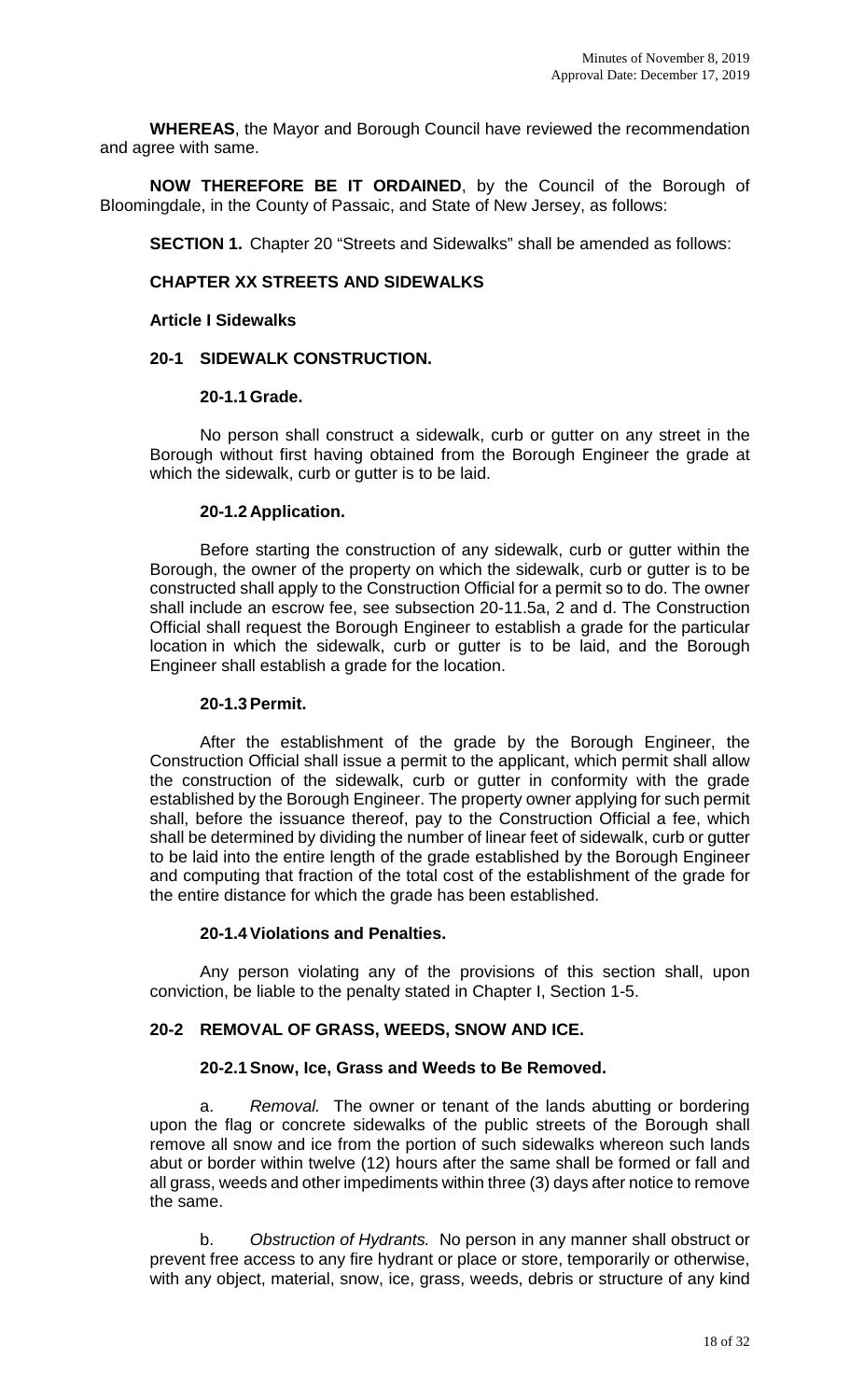within a distance of two (2) feet of any fire hydrant. Any such obstructions, when discovered, shall be removed at once by the Department of Public Works at the expense of the person responsible for the obstruction. The owner or owners of any real property in the Borough upon which any fire hydrant is located shall maintain the area within a two (2) foot radius of any such fire hydrant free of snow and ice, exclusive of any adjoining roadway. The removal of snow and/or ice, shall be completed within twelve (12) hours of daylight after the snow has formed or fallen on or around any hydrant.

### **20-2.2 Noncompliance.**

In case such owner or owners, tenant or tenants of lands abutting or bordering upon such sidewalks of the public streets of the Borough shall fail to remove such snow, ice, grass, weeds or other impediments from the sidewalks, as required by this section, it shall be the duty of the Property Maintenance Official or other officer having charge of the streets of the Borough to remove the snow, ice, grass, weeds and other impediments from the sidewalks of which the lands abut or border.

### **20-2.3 Cost.**

The cost and expense incurred by the Property Maintenance Official or other officers for the removal of such snow and ice, grass, weeds or other impediments from any sidewalk shall be determined by the Construction Official and charged upon the books of the Borough against the lands abutting or bordering upon the walks, which, with interest thereon, shall forthwith become a lien on the lands and shall be added to and form a part of the taxes next to be assessed and levied upon such lands and shall be certified by the Municipal Clerk to the Collector of Taxes for the Borough and shall be collected in the same manner as other taxes.

### **20-2.4Violations and Penalties.**

The owner or owners, tenant or tenants of lands abutting or bordering upon any such sidewalk who shall fail or neglect to remove all ice and snow from the portion of such sidewalk whereon such lands abut or border and all grass and weeds and other impediments, as required by the first subsection of this section, shall, upon conviction, be liable for the penalty stated in Chapter I, Section 1-5.

### **20-2.5Private Communities.**

Private communities shall be required to remove all snow, ice, grass, weeds and other debris and shall be subject to all requirements, and violations and penalties as set forth herein this section 20-2.

### **20-2.6Enforcement.**

This subsection shall be enforced by the Property Maintenance Officer of the Borough of Bloomingdale.

# **20-3 DUMPING OF SNOW ON STREETS.**

### **20-3.1 Dumping or Placing Snow on Streets or Roadways Prohibited.**

It is hereby prohibited and unlawful for any residential homeowner or tenant; commercial property owner or tenant; or their respective employees, agents, contractors, subcontractors or employees thereof to dump, plow, shovel or otherwise place snow onto the streets, into the roadways or on or near fire hydrants located in the Borough of Bloomingdale.

### **20-3.2Violation and Penalties.**

For any violation of this section, the fine and/or penalties shall be as follows: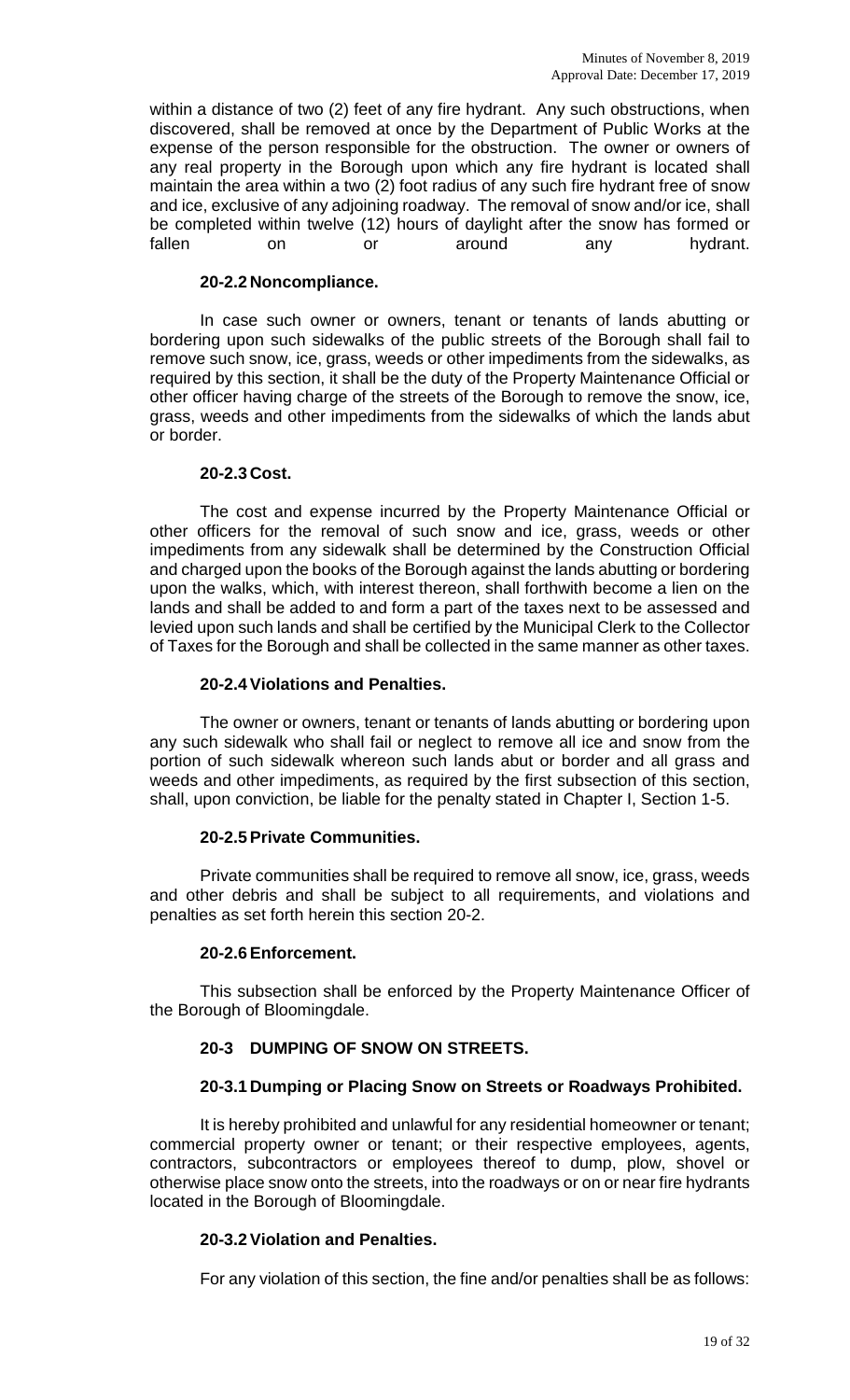a. First offense: a fifty (\$50.00) dollar fine;

b. Second offense: a one hundred (\$100.00) dollar fine and ten (10) hours of community service;

c. Third offense: a two hundred and fifty (\$250.00) dollar fine and forty (40) hours of community service; and

d. Fourth and all subsequent offenses: a five hundred (\$500.00) dollar fine and sixty (60) hours of community service.

## **20-4-20-10 RESERVED**

## **Article II Streets**

## **20-11 STREET OPENINGS AND EXCAVATIONS.**

## **20-11.1 Definitions.**

As used in this section:

*Board* shall mean the Planning Board or Zoning Board of Adjustment, whichever Board has jurisdiction.

*Newly paved* shall mean resurfacing of the street or sidewalk that was applied within five (5) years of the date of any application for permission to make any opening on the street or sidewalk.

*Opening* shall mean removing, digging in, excavating or taking up any surface, pavement or soil of any street, highway, lane, alley, court, sidewalk or public place in the Borough recognized as a street, highway, lane, alley, court, sidewalk or driveway apron.

*Street* shall mean any land located within the right-of-way of any street, highway, lane, alley, court, sidewalk or public place in the Borough recognized as a street, highway, lane, alley, court, sidewalk or driveway apron.

### **20-11.2 Permit Required.**

It shall be unlawful for any person to make any street opening in the Borough for any reason unless such person shall obtain a permit from the Construction Official as hereinafter provided. A separate permit shall be obtained for each opening.

No permit shall be issued to any person to make any opening on a newly paved street or sidewalk unless the Governing Body of the Borough of Bloomingdale first determines there is a public need for the proposed street or sidewalk opening. In the event the Governing Body of the Borough of Bloomingdale determines that such a public need exists, the general permitting requirements and guidelines set forth in this section shall thereafter be applied to any application for making any street or sidewalk opening.

# **20-11.3 Application.**

Application for permission to make any opening shall be made to the Construction Official and signed by the person making such application or by a duly authorized agent, furnishing necessary names, addresses and telephone numbers, and shall contain the following information: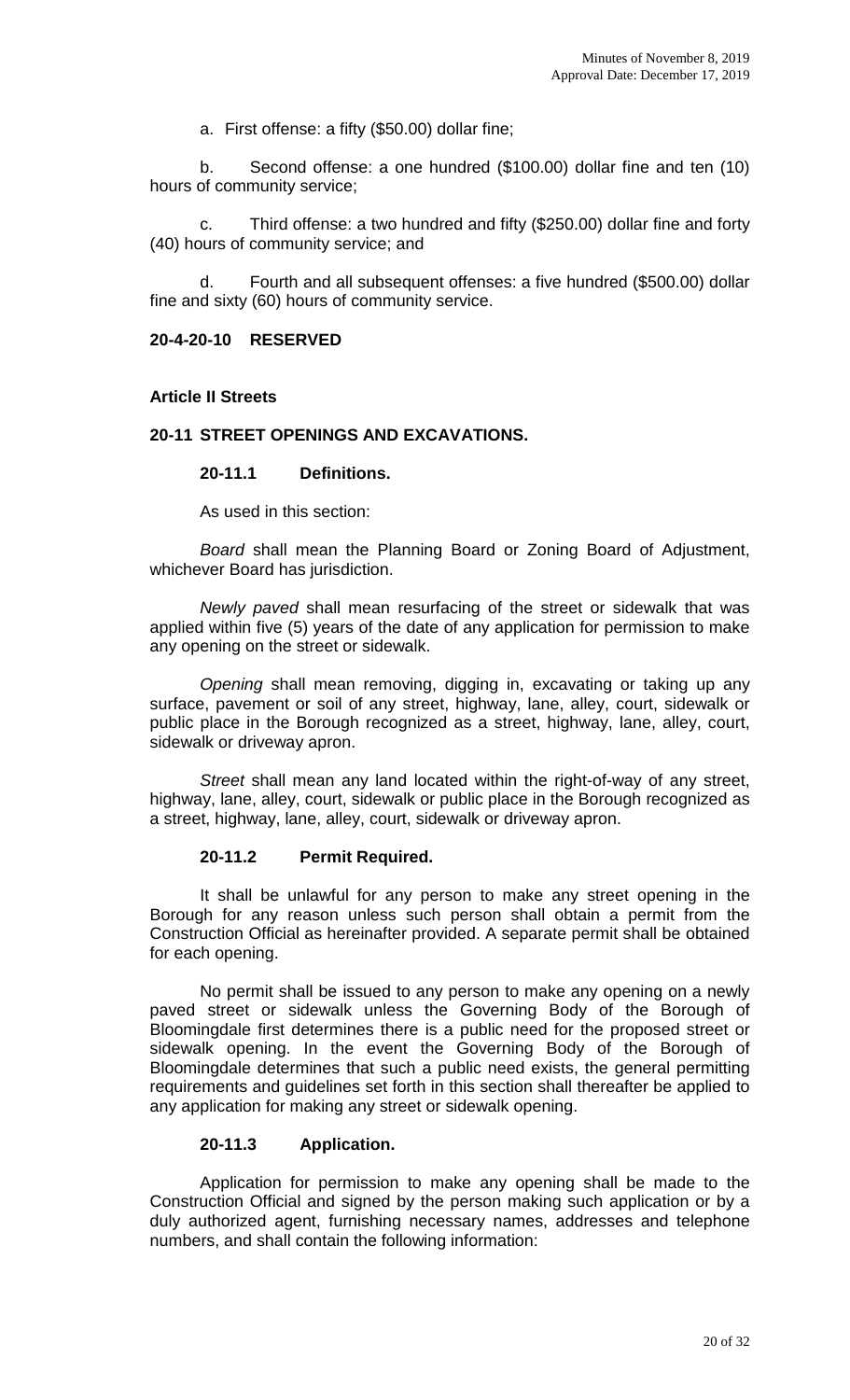a. A detailed plan describing location and nature of the work to be performed.

b. The name of the person for whom the work is to be performed.

c. The quantity, in square yards of measurement, of surface to be opened.

d. The cubical content of surface and underground materials to be excavated.

- e. The type of road surface, curbing and sidewalk to be opened.
- f. The date of commencement and estimated date of completion.

## **20-11.4 Insurance Requirements.**

Each applicant, prior to receipt of a permit, shall provide the Borough with an acceptable certificate of insurance, indicating that he is insured against claims for damages for personal injury as well as performance of work, whether such performance be by himself, his subcontractor or anyone directly or indirectly employed by him. Such insurance shall cover collapse, explosive hazards and underground work by equipment on the street and shall include protection against liability arising from completed operations. The amount of the insurance shall not be in an amount less than one hundred thousand (\$100,000.00) dollars for each person, three hundred thousand (\$300,000.00) dollars for each occurrence and, for property damages, an amount not less than fifty thousand (\$50,000.00) dollars with an aggregate of one hundred thousand (\$100,000.00) dollars for all occurrences, unless a higher amount shall be fixed by the Borough Engineer. Public utilities and authorities may be relieved of the obligation of submitting an individual certificate if they are insured in accordance with the requirements of this section.

# **20-11.5 Fees Required.**

a. The application for an excavation permit to perform excavation work under this section shall be accompanied by the following:

- 1. An application fee of fifty (\$50.00) dollars for the permit.
- 2. Deposits.
	- (a) A fee shall be made to the Borough and forwarded to the Borough Treasurer as follows:
		- (1) Six (\$6.00) dollars per square yard of surface for a roadway or street which has a bituminous-treatedsurface road;
		- (2) Eight (\$8.00) dollars per square yard of surface for a roadway or street which has a bituminouspenetrated macadam or bituminous-concrete surface, type S.M.; or
		- (3) Six (\$6.00) dollars per square yard of surface for a roadway or street which has a dirt or gravel road surface.
		- (b) In no case under this subsection shall the fee be less than two hundred (\$200.00) dollars, which amount is hereby fixed as the minimum deposit to accompany the application.

b. Utility companies regulated by the Board of Public Utilities of the State of New Jersey shall be exempted from the provisions of this subsection, except that they shall pay a fee of seventy (\$70.00) dollars for the permit and an inspection fee in the amount of one hundred thirty (\$130.00) dollars and shall file a bond with the Construction Official annually in the amount of two thousand (\$2,000.00) dollars as a deposit.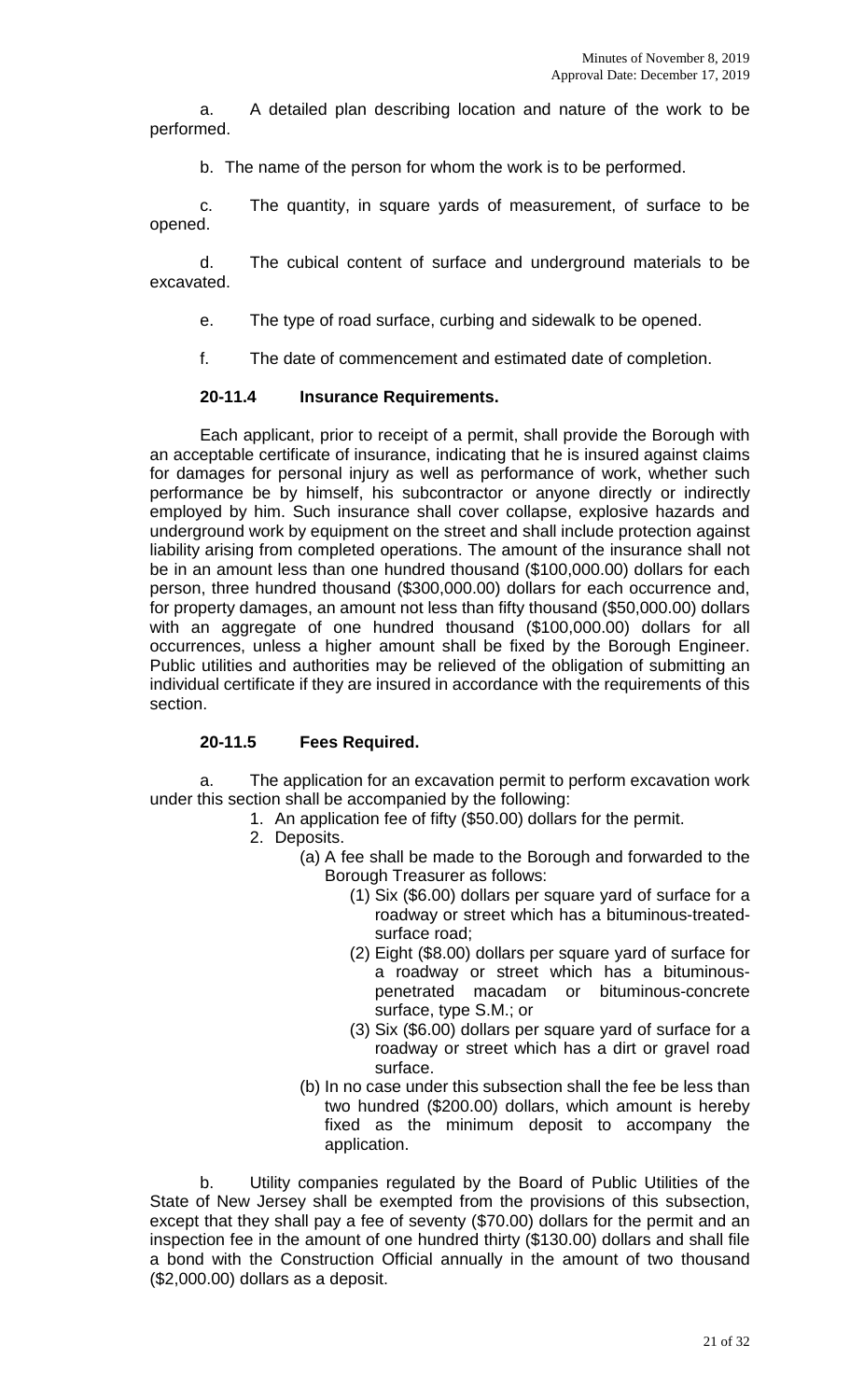# c. *Reserved.*

d. Applications for permits requiring municipal design services shall be accompanied by an escrow fee according to the following schedule:

- 1. Minimum fee...........................................................\$250.00 2. One-side street frontage not exceeding 250
- lineal feet................................................................\$350.00 3. One-site of street frontage for each 250 lineal feet,
- or part thereof..........................................................\$400.00

## **20-11.6 - 20-11.8 Reserved.**

### **20-11.9 Supervision.**

The Construction Official and/or the Borough Engineer shall have full supervision over any opening to be made in any street under any permit granted hereunder, and the work on any such opening shall be commenced within ten (10) days of the date of the issuance of the permit, or the permit shall become void. Any deposit held by the Borough thereunder shall be returned to the applicant upon surrender of the permit. The application fee for the permit and the inspection fee shall remain the property of the Borough.

## **20-11.10 Revocation.**

The Borough may at any time revoke or annul any permit for cause or for making any opening not in accordance with the permission granted or for failure or neglect to pursue the work diligently or by reason of any condition created by the applicant endangering persons or property or unduly interfering with public traffic, and every person receiving a permit shall accept the same subject to the foregoing provisions without any liability or responsibility attaching to the Borough for any loss or damage that might result by reason of such revocation.

# **20-11.11 Guarding and Lighting.**

The excavation and all piles of excavated material or any material used in the work to be performed in the opening for which a permit is issued shall, at the discretion of the Police Department, be carefully guarded and lighted by the person to whom such permit has been issued, at his or her expense, and such person shall be liable for all loss and damage caused by the failure to properly guard or maintain the opening. Any opening left overnight shall be subsequently protected in accordance with the Manual on Uniform Traffic Control Devices or as directed by the Police Department.

# **20-11.12 Opening Made By Borough.**

Nothing contained in this section shall be construed as requiring the issuance of a permit for any opening made by the Borough or under a contract with the Borough.

### **20-11.13 Improvements Made By Borough.**

Whenever the Borough shall improve or pave any street, the Municipal Clerk shall give notice to all persons owning property abutting on the street about to be paved or improved and to all public utilities and authorities operating in the Borough, and all such persons, utilities and authorities shall make all connections, as well as any repairs, which would necessitate excavation of the street within thirty (30) days from the giving of such notice. The time shall be extended if permission is requested in writing and approved by the Borough Engineer.

# **20-11.14 Information Set Forth by Permit.**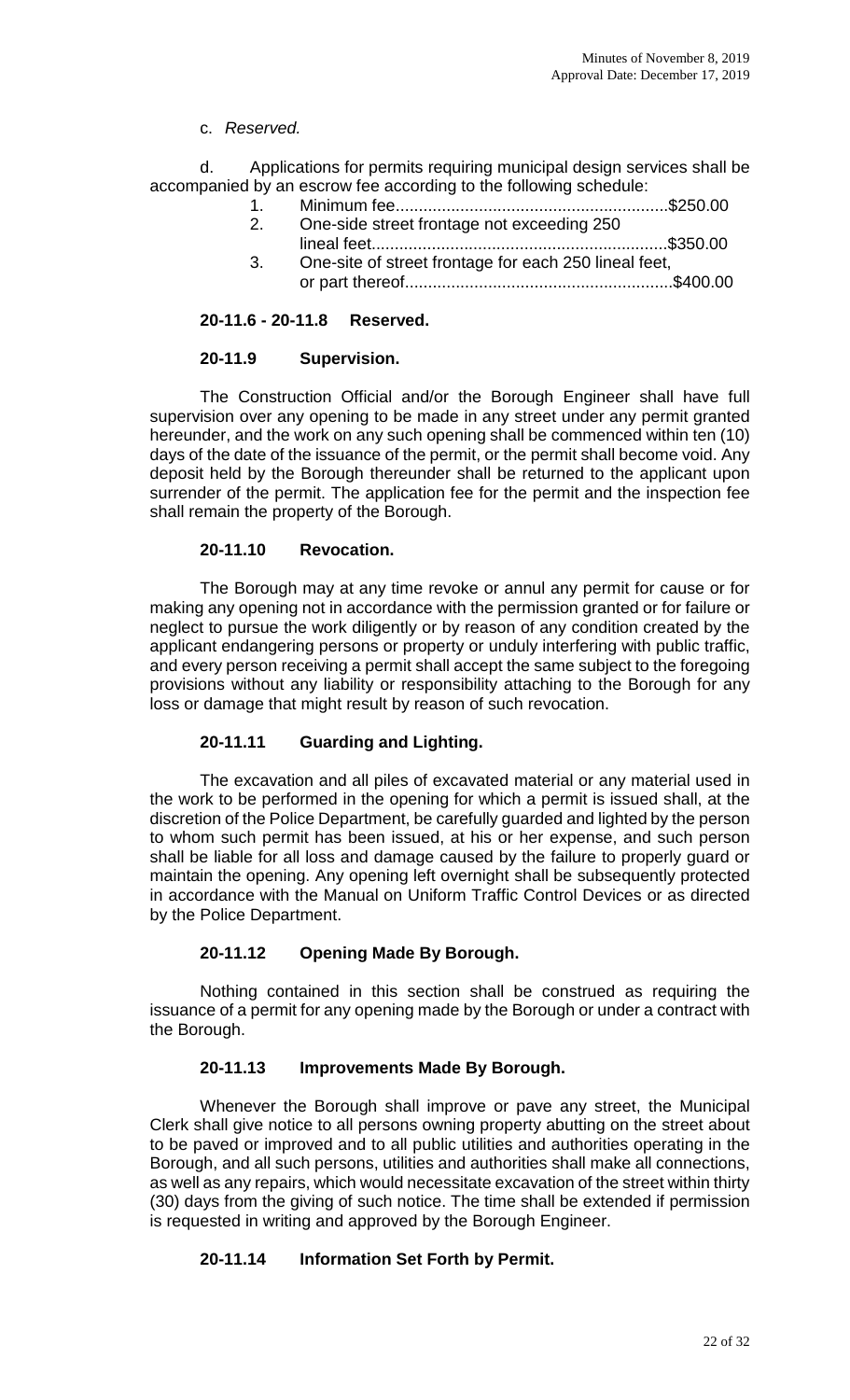The following information shall be set forth by the permit:

a. The name of the applicant.

b. The number of square yards of street surface to be opened and the location thereof.

- c. The surface type of street to be opened.
- d. The type of surface to be restored.
- e. The date upon which the permit is to expire.
- f. The date the permit is issued.
- g. The time within which the work is to be completed.

### **20-11.15 Issuance of Permit.**

Upon application being made in the manner hereinbefore set forth, the Construction Official shall issue a permit to each applicant, which permit shall set forth the requirement stated in subsection 20-11.16.

### **20-11.16 Restoration.**

a. Any applicant obtaining a permit pursuant to the provisions of this section shall, within the time prescribed in the permit, restore the road, curb or sidewalk area affected by construction to the following specifications, except as otherwise specified in paragraph f. herein.

b. Where pavements are affected by the permitted activity, the edges of the affected area shall be cut on a straight, uniform line to the full depth of top course of paving, using mechanical-cutter methods, to produce a neat square edge and eliminate rough, jagged or cracked edges. The pavement area encompassed by the cut edges shall be excavated to a depth at least ten (10) inches. The area shall be backfilled with dense graded aggregate base course to a depth which is six (6) inches below finished grade. The material shall be compacted to ninety-five (95%) percent standard proctor density using approved methods.

c. For bituminous type pavements, the repair shall consist of the installation of four (4) inches (compacted thickness) of bituminous stabilized base course, Mix I-2 over the compacted base course. A two (2) inch (compacted thickness) finished surface course shall be constructed over the compacted base course using bituminous concrete surface course Mix I-5. The surface shall be properly graded and rolled to produce a smooth, uniform surface which is flush with the adjoining pavement and consistent with the existing grades.

d. For concrete pavements, the concrete mixture shall be Class B, having a thickness of not less than eight (8) inches, and for trench areas where concrete pavement is to be restored, the trenches having a greater width than four (4) feet, the pavement being replaced must have reinforcing rods of proper size, as directed by the Borough Engineer.

e. All sidewalks, curbs and driveway aprons to be replaced must be constructed to the following specifications:

- 1. Concrete Sidewalks and Driveways.
	- (a) Concrete shall be 4,000 p.s.i. at 28 day strength.

(b) Sidewalks (outside driveways) shall be four (4) inches thick concrete constructed over four (4) inches of clean crushed stone.

(c) Driveways, driveway aprons and sidewalks within driveways shall have concrete that is six (6) inches thick and have reinforcing wire (6x6 8/8 wwf) constructed over four (4) inches of cleaned crushed stone.

- Concrete Curbs.
	- (a) Concrete shall be  $4,000$  p.s.i. at 28 day strength.<br>(b) Curb shall be  $9" \times 18"$ . Depressed curb shall be

Curb shall be 9" x 18". Depressed curb shall be 1 and 1/2" reveal unless otherwise directed.

3. Bituminous Concrete Driveways and Sidewalks (Asphalt).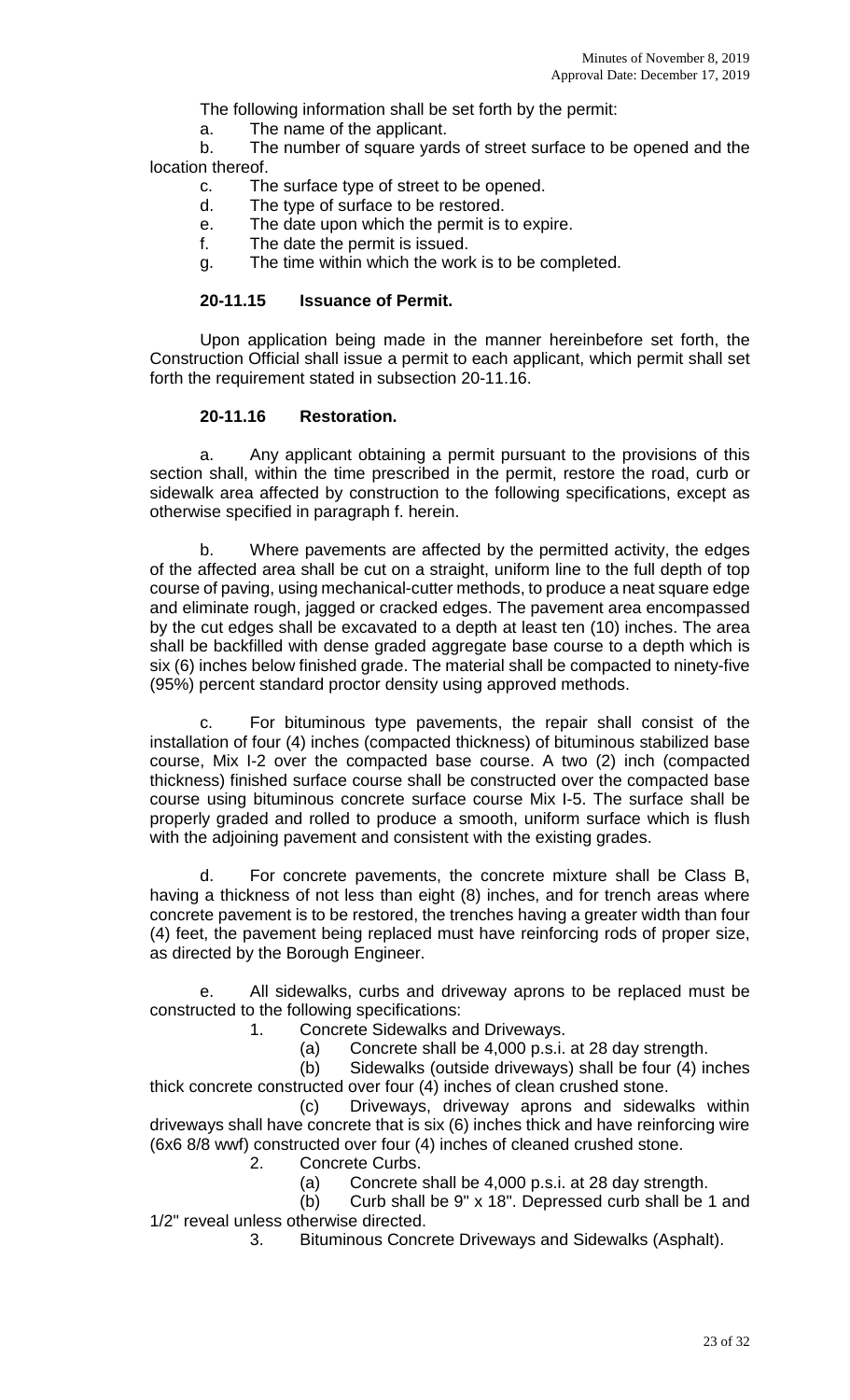(a) Driveways shall be repaired with two (2) inches of bituminous concrete surface course Mix I-5 over six (6) inches of dense graded aggregate.

(b) Sidewalks shall be repaired with two (2) inches of bituminous concrete surface course Mix I-5 over four (4) inches of dense graded aggregate.

f. Any road that has been paved in the last five (5) years shall be restored with infrared pavement restoration for areas up to fifty (50) square feet, as approved by the Borough Engineer. Areas over fifty (50) square feet shall be restored by milling and paving from curb-to-curb. The final scope and depth shall be determined by the Borough Engineer.

All materials shall conform to New Jersey Department of Transportation specifications.

# **20-11.17 Protection of Persons and Property.**

The person to whom any permit is issued under this section shall be fully responsible for providing proper signs, guards or lights or other safety devices to protect persons or property against injury and damage until the surface of the street is fully restored to its former condition. (1966 Code § 74-38; Ord. No. 3-95)

## **20-11.18 Restrictions.**

No person, utility, authority or other entity shall be issued a permit which would allow an excavation or opening in a paved or improved street surface less than five (5) years old or between November 15 and March 15 in any street unless the applicant can demonstrate to the Borough Engineer or his designee that an emergency affecting the public health or safety exists.

## **20-11.19 Appeals.**

Any person aggrieved by an action of the Borough personnel in the enforcement of any provision of this section shall have a right of appeal to the Borough Council. The appeal must be taken within fourteen (14) days after the action complained of has occurred. Appeals shall be made to the Borough Council in writing, setting forth the reason for the appeal. The Borough Council thereupon shall set a date for a hearing to take place within thirty (30) days after receipt of the request for a hearing.

### **20-11.20 Violations and Penalties.**

Any person who shall violate any of the provisions of this section shall, upon conviction, be liable to the penalty stated in Chapter I, Section 1-5.

# **20-12 CLEARVIEW AT INTERSECTIONS.**

### **20-12.1 Brush, Hedges and Other Plant Life.**

The owner or tenant of lands lying within the Borough shall keep all brush, hedges and other plant life growing within ten (10) feet of any roadway and within twenty-five (25) feet of the intersection of two (2) roadways, cut to height of not more than two and one-half (2 1/2) feet where necessary for the preservation of public safety.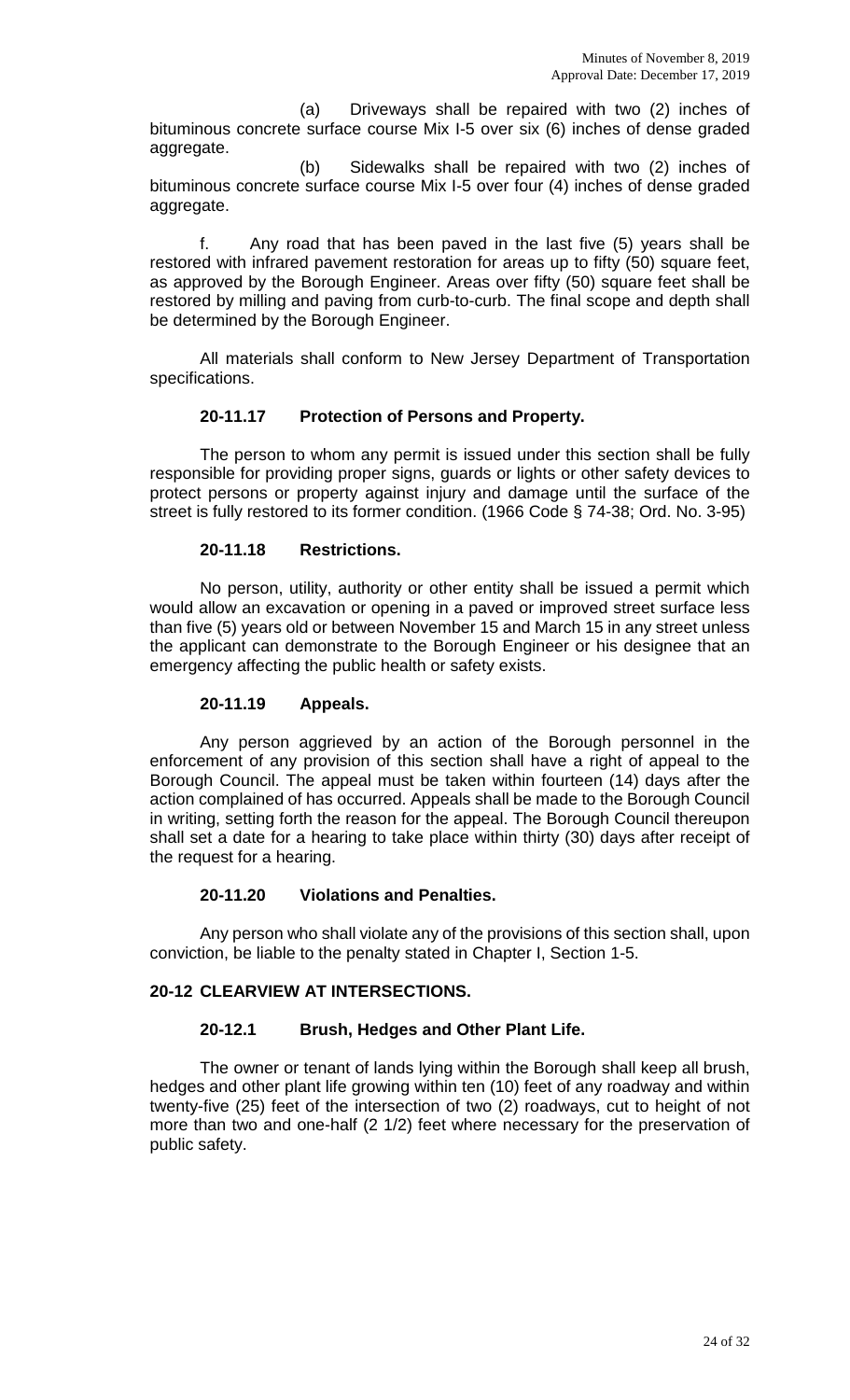### **20-12.2 Noncompliance.**

In the event that the owner or tenant refuses or neglects to cut the brush, hedges or other plant life growing within ten (10) feet of any roadway and within twenty-five (25) feet of the intersection of two (2) roadways to a height of not more than two and one-half (2 1/2) feet, the brush, hedges or other plant life shall be cut under the direction of the Property Maintenance Officer.

### **20-12.3 Costs.**

In all cases where brush, hedges and other plant life are cut from any lands as provided in this section by or under the direction of the Property Maintenance Officer, the cost of the cutting shall be charged to the property owner as provided in N.J.S.A. 40:48-2.27 and shall become a lien upon such lands, as provided in the Statute.

## **20-12.4 Enforcement.**

The Code Enforcement Officer and the Property Maintenance Officer are hereby designated as the officers by or under whose direction this section shall be enforced.

## **20-12.5 Violations and Penalties.**

In the event that the owner or tenant shall refuse or neglect to cut the same within ten (10) days after notice, he shall, upon conviction, be liable for the penalty stated in Chapter I, Section 1-5.

## **20-13 POPLAR TREES.**

## **20-13.1 Planting Near Streets.**

No person shall plant a poplar, linden, willow, catalpe, silver maple or swamp maple tree within the lines of any street or within twenty-five (25) feet of the lines of any street or highway in the Borough or within twenty-five (25) feet of any municipal utility easement.

# **20-13.2 Removal of Existing Trees.**

All poplar, linden, willow, catalpe, silver maple or swamp maple trees now located within the lines of any street or within twenty-five (25) feet of the lines of any street or highway of the Borough shall be cut down and removed by its owner within ten (10) days after notice from the Property Maintenance Official to remove the same.

# **20-13.3 Interference with Pipes.**

Any tree, whenever located, interfering with water pipes, drainpipes or sewer pipes or connections in any street or any street improvement, shall be cut down and removed by its owner within ten (10) days after notice from the Water Department Utility Foreman to remove the same.

# **20-13.4 Violations and Penalties.**

Any person violating any of the provisions of this section or failing to cut down any trees after ten (10) days' notice by the Water Department Utility Foreman to remove the same, as hereinbefore provided, shall, upon conviction, be liable for the penalty stated in Chapter I, Section 1-5.

# **20-14 STREET ACCEPTANCE.**

# **20-14.1 Requirements.**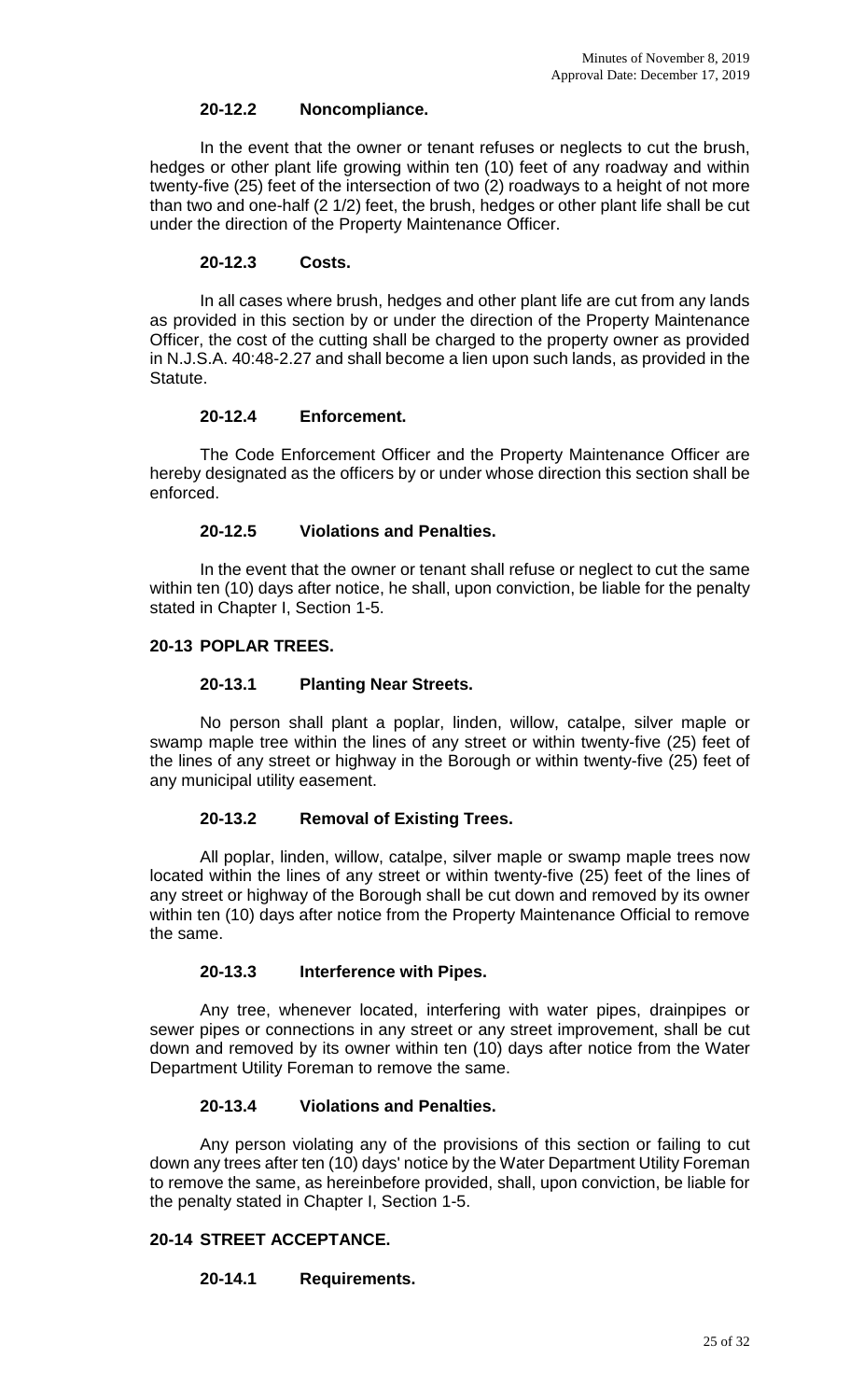No street shall be accepted by the Mayor and Council unless the following requirements are observed or modified by the Residential Site Improvement Standards (N.J.A.C. 5:21):

a. Total width of right-of-way: at least fifty (50) feet.

b. Total width of portion reserved for vehicular travel: at least thirty-four (34) feet.

c. Width of sidewalk areas on each side of street: at least eight (8) feet.

d. Road to be graded for a width of at least fifty (50) feet according to grades approved by the Borough Engineer.

e. *Road Surface.*

1. Road surface to be paved, and all improvements including road, road surface, sidewalks, curbs and drainage system to be constructed in accordance with the New Jersey Department of Transportation Standard Specifications for Road and Bridge Construction, Current Edition, as amended and supplemented as shown on Typical Sections below.\* The pavement section may be modified with the consent of the Borough Council, provided that the relative strengths of the new section equals or exceeds a relative strength number of three and eight-hundredths (3.08), based on the following assigned relative strength numbers for paving components:

| <b>Component</b>                                       | <b>Relative</b><br><b>Strength</b><br>No. Per Inch<br><b>Thickness</b> |
|--------------------------------------------------------|------------------------------------------------------------------------|
| Bituminous concrete, Mix I-5 (stone mix)               | 0.44                                                                   |
| Bituminous stabilized base, Mix I-2 (stone mix)        | 0.44                                                                   |
| Bituminous concrete, Mix I-4 (stone mix)               | 0.44                                                                   |
| Soil aggregate, Dense-Base aggregate<br>base<br>course |                                                                        |
| (quarry-processed stone)                               | 0.14                                                                   |
| Stone base or subbase                                  | 0.11                                                                   |
| Sand subbase                                           | 0.07                                                                   |
| Poz-o-Pac                                              | 0.30                                                                   |

2. In no case shall the total thickness of bituminous concrete and bituminous stabilized base be less than four (4) inches. The pavement shall be constructed on a compacted sub-grade complying with the requirements of ASTM #D #1557–90% dry density.

f. The completion, construction and installation of all underground utilities, and all appurtenances thereto, before construction of surface pavement. Where the Mayor and Council deems it impracticable to make connections with a water main or trunk sewer line, the necessity for installing water supply lines, fire hydrants and sanitary sewers may be waived.

g. The erection of street signs of prevailing design in the Borough at each street intersection shall conform to the Uniform Manual for Traffic Control Devices in both message and physical installation.

h. Delivery to the Mayor and Council of a duly executed deed effective conveying the right-of-way to the Borough in fee simple, free and clear of all encumbrances, together with a policy of title insurance or certificate of title to be approved by the Borough Attorney, in addition to three (3) plans, drawn to scale, delineating the street and indicating all necessary details, such as grades, location of monuments, location of underground utilities, dimensions, bearings, angles and all other details relating to the layout and construction to the Borough in fee simple,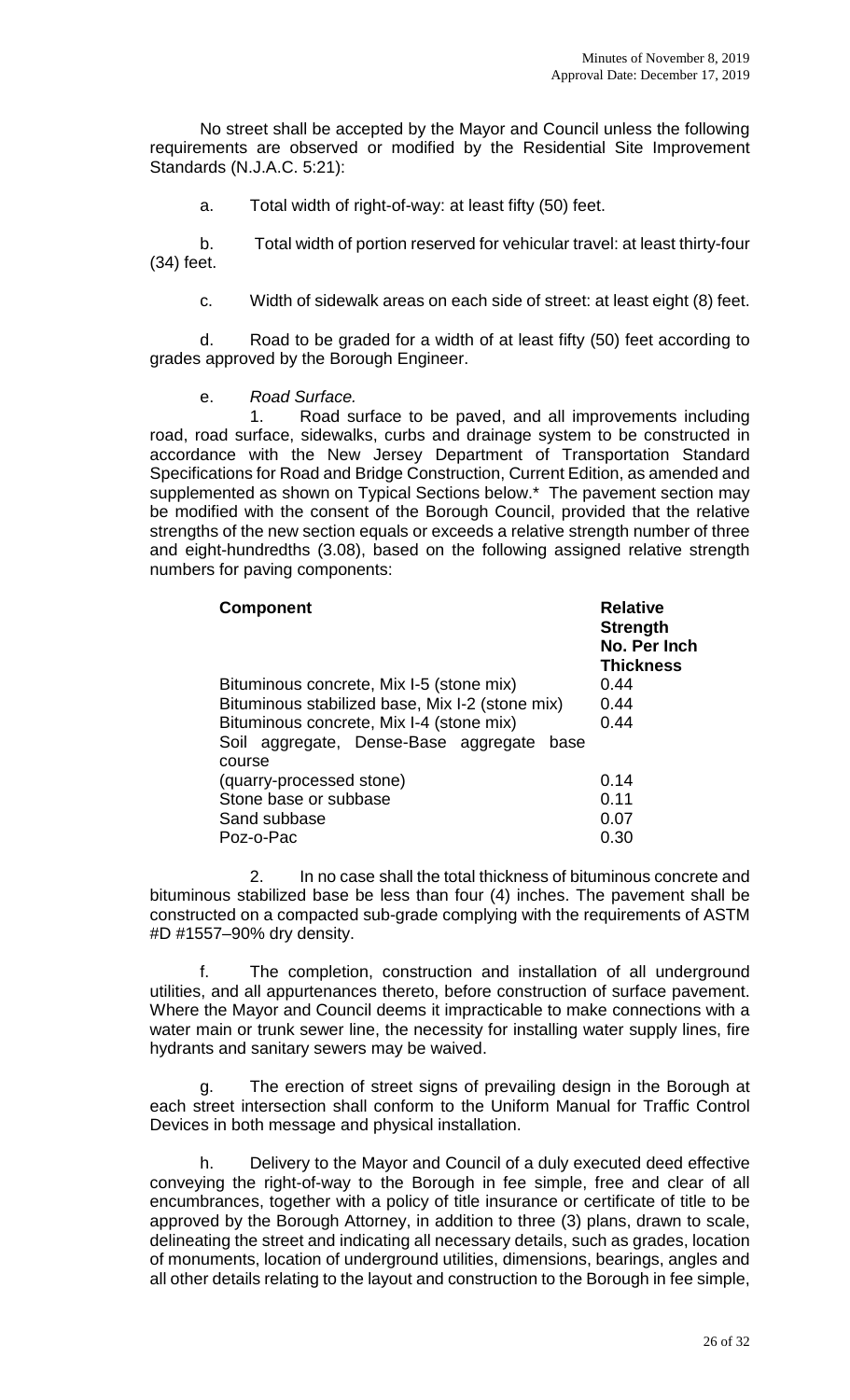free and clear of all encumbrances, together with a policy of title insurance or certificate of title to be approved by the Borough of the street; and there shall also be deposited with the Municipal Clerk such sum as the Mayor and Council may determine to secure the payment of all legal, engineering and other expenses incurred by the Borough in connection with the acceptance of the right-of-way and the construction of the improvements therein.

# **20-14.2 Supervision and Approval.**

All construction work and the installation of all utilities shall be done under the supervision of and approved by the Borough Engineer, and before any street shall be accepted, the Borough Engineer shall certify that all improvements have been installed in accordance with this section and that all construction work has been performed in accordance with the specifications of the New Jersey State Department of Transportation and as shown in the Typical Sections unless the Mayor and Council waive this requirement.

## **20-14.3 Performance and Maintenance Bond.**

No plat showing a proposed new street or streets shall be approved by the Board before the installation in such proposed new street or streets of all the improvements required by this section unless the owner or owners of the property through which the new streets or roads are proposed to be laid shall furnish to the Board a performance and maintenance bond conditioned upon the construction and installation by such owner or owners of all improvements in such proposed street or streets in accordance with the requirements of this section in a good and workmanlike manner within a period to be fixed by the Board, which period may be extended by resolution of the Board, and conditioned further upon the maintenance of the improvements by such owner or owners in a good, sound, safe and substantial condition for a period of one (1) year from the date that the proposed street or streets are accepted by the Mayor and Council. The amount of such performance and maintenance bond shall be determined by the Municipal Engineer (N.J.S.A. 40:55D-53d[1]) which shall in no event be less than the cost of making the improvements at prevailing rates and the estimated cost of maintaining the street or streets in a good, sound, safe and substantial manner for a period of one (1) year, which bond shall be issued by a bonding or surety company satisfactory to the Borough Attorney and in which bond the bonding or surety company shall be named as surety, and such bond shall contain a provision that in the event that the required improvements shall not have been installed with the time stated therein, or extension thereof, or in the event that the improvements shall not have been maintained in a good, safe, sound and substantial manner for a period of one (1) year from the date that the proposed street or streets are accepted by the Mayor and Council, the surety shall be liable to the Borough for all costs and expenses incurred or to be incurred for completing or maintaining the improvements. The form, sufficiency and execution of the bond shall be approved by the Borough Attorney.

### **20-14.4 Notification.**

Before any improvements shall be made in any right-of-way proposed to be offered to the Borough as a public street, the person proposing to make such improvements shall notify the Borough Engineer at least forty-eight (48) hours prior to the time the work is to be commenced and under no condition shall a street be accepted by the Borough unless there has been a compliance with this provision or unless the Borough Engineer certifies to the Mayor and Council that the construction of the improvements in the right-of-way or easement is otherwise in conformity with the requirements of this section.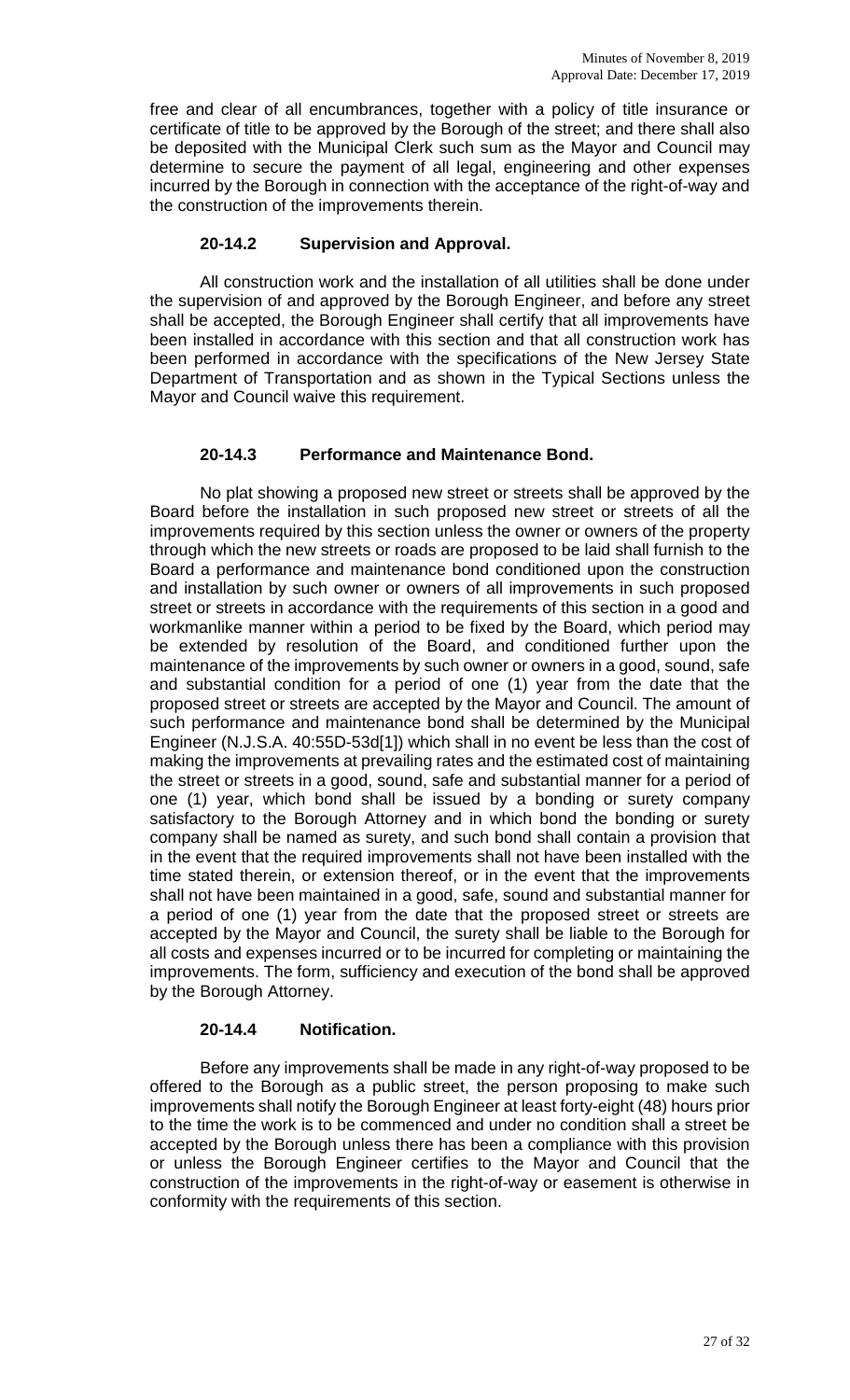### **20-14.5 Compliance.**

Where any new street is involved in any application to the Board for its approval of a subdivision of land, no such application shall be approved by the Board unless the applicant shall have complied, or shall give assurances, in the manner required by this section, that such applicant will comply with the provisions hereof.

# **20-14.6 Application of Section.**

This section shall not apply to any section of a street that has been subgraded and the subbase constructed prior to the adoption of this section, nor shall this section apply to any proposed new right-of-way or street where the work to be done therein has been approved by the Mayor and Council prior to the adoption of this section; provided, however, that all such accepted streets shall be completed as required by the regulations in effect prior to the adoption of this section.

## **Article III Complete Streets Policy**

# **20-15 PURPOSE.**

The Borough of Bloomingdale Complete Streets Policy promotes a comprehensive, integrated, connected multimodal transportation network by providing connections to bicycling and walking trip generators such as employment, education, residential, recreational and public facilities, as well as retail and transit centers.

## **20-16 GOALS.**

a. Create a comprehensive, integrated, connected multimodal transportation network by facilitating connection to bicycling and walking trip generators such as employment, education, residential, recreational, retail, transit, and public facilities.

b. Provide safe and accessible accommodations for existing and future pedestrian, bicycle, vehicle and transit facilities on all roadways in the Borough.

c. Develop procedures for Borough officials to evaluate transportation projects, major site plan reviews and redevelopment plans, and to ensure that adequate consideration of bicycle, pedestrian and transit needs are incorporated into the planning, design, constructions, and maintenance of projects.

d. Transportation facilities constructed for long-term use shall anticipate likely future demand for bicycling, and walking facilities and not preclude the provision of future improvements.

e. Designs shall address the need for bicyclist and pedestrians to cross corridors, as well as travel along them, in a safe accessible and convenient manner; therefore, the design of intersections, interchanges and bridges shall anticipate use by bicyclist and pedestrians.

f. Improvements shall also consider connections for trail crossings and areas or populations groups with limited transportation options.

g. Improvements shall comply with the Americans with Disabilities Act. (ADA)

# **20-17 EXEMPTIONS.**

Exemptions in any zone in the Borough for the Complete Streets Policy shall be documented with supporting data indicating the reason(s) for the decision, and are limited to the following: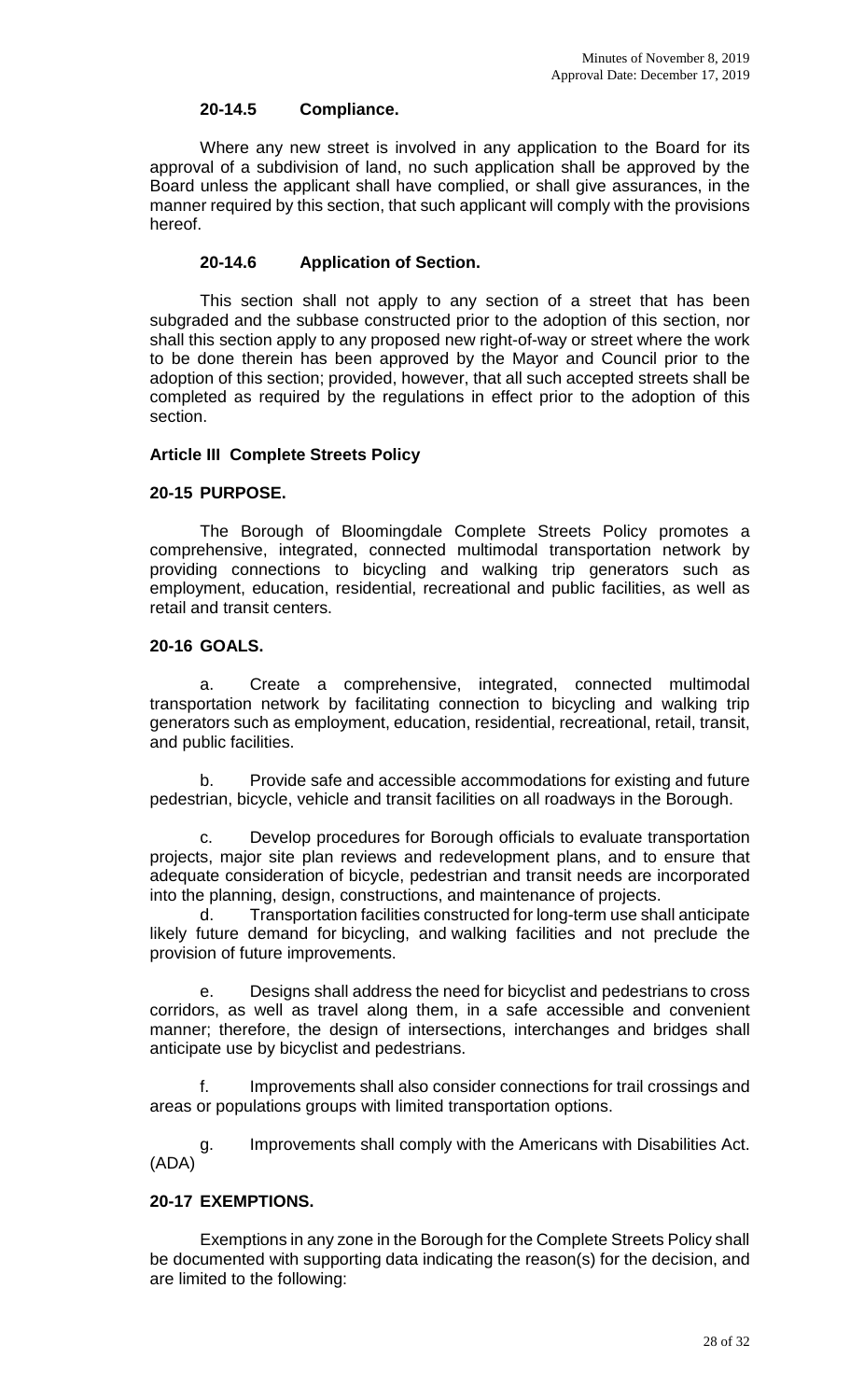a. Pedestrian and bicycle facilities shall not be required where they are prohibited by law.

b. Where scarcity of population, travel and attractors, both existing and future, indicate an absence of need for these accommodations, they shall not be required.

c. Where detrimental environmental, safety or social impacts outweigh the need for these accommodations, they shall not be required.

d. Proposed bicycle lanes and sidewalks shall have connections to adjoining Borough and County roads. Bicycle lanes and sidewalks with no planned connections may not be considered.

e. Where no present or future transit facilities exist, or are anticipated compliance is not required.

# **20-18 COMPLETE STREETS PRIORITY ACTION PLAN.**

The Complete Streets Priority Action Plan is set forth to identify priority actions and improvement areas for decision-makers, and Borough professionals to focus their attention and propose complete street alternatives in adherence to the policy.

a. Work with the Borough School Districts to encourage walking and bicycling in accordance with school policies for students.

b. Encourage and facilitate complete streets improvements on roadways owned and maintained by the County of Passaic.

Promote outdoor dining, where permitted by code, and to engender the community and encourage pedestrian activity.

d. Require Public Works employees to consider complete streets policies during their maintenance activities. Employees shall be expected to:

1. Complete street cleaning of the entire street surface, and

2. Avoid snow plowing that pushes snow into crosswalks, blocking access. Blocked crosswalks shall be cleared as soon as possible.

The Borough's Land Use Board shall promote bicycle and pedestrian improvements during their review of commercial, retail, office, and multifamily residential land uses.

All other portions of this Chapter remain unchanged.

**SECTION 2.** All ordinances or parts of ordinances of the Borough of Bloomingdale inconsistent herewith are repealed to the extent of such inconsistency.

**SECTION 3.** If any section, subsection, clause or phrase of this Ordinance is for any reason held to be unconstitutional or invalid by any court or competent jurisdiction, such decision shall not affect the remaining portion of this Ordinance.

**SECTION 4.** This law shall take effect immediately upon final passage, approval and publication as required by law.

### **Public Hearing:**

At this time SONDERMEYER made a motion to open the Public Hearing for comment; seconded by D'AMATO and carried on a voice vote all voting AYE. Since there was no public present, YAZDI made a motion to close the Public Hearing; seconded by DELLARIPA and carried on a voice vote all members present voting AYE.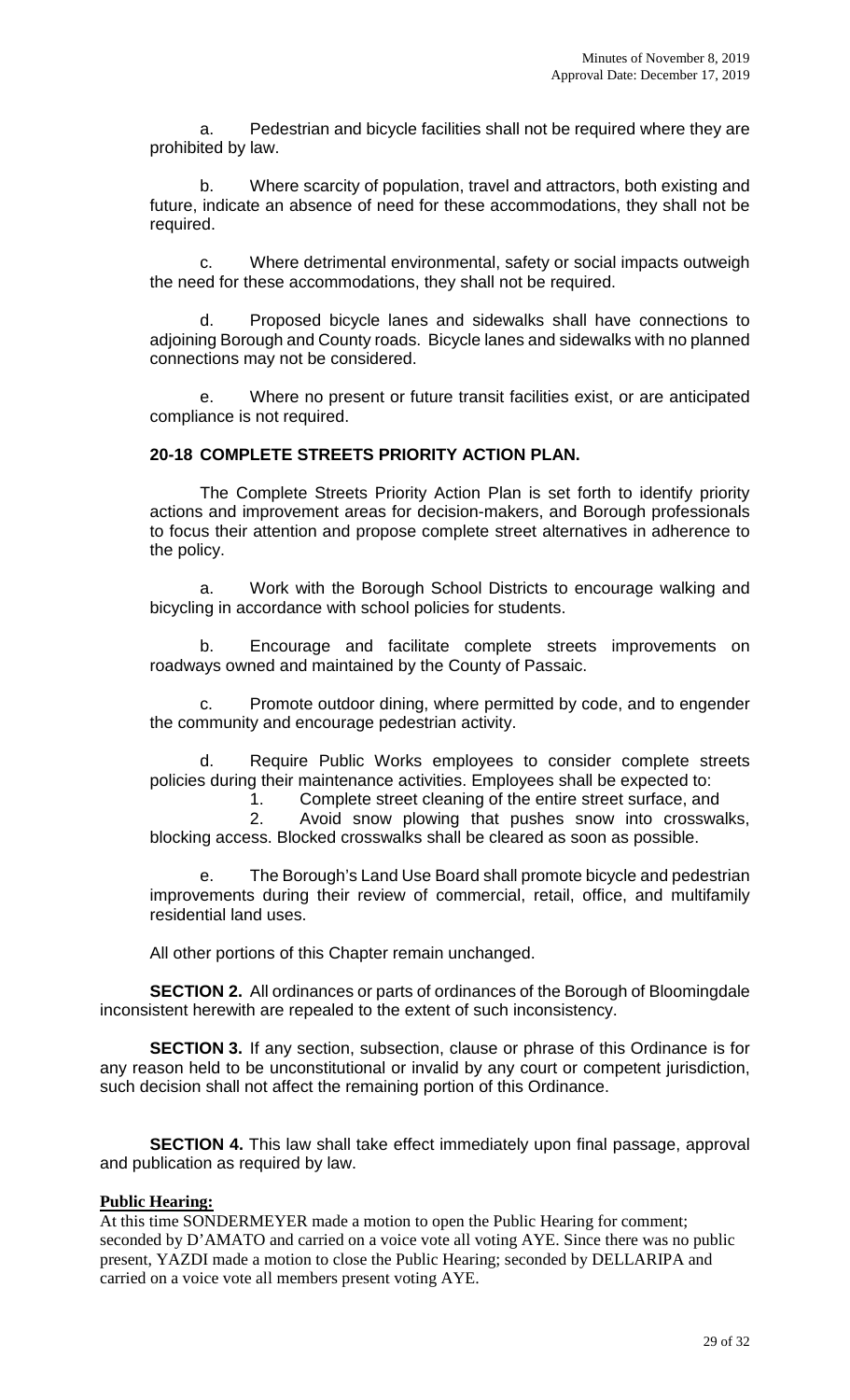Councilman YAZDI moved for the adoption of this Ordinance; seconded by DELLARIPA and carried per the following roll call vote: DELLARIPA (YES), SONDERMEYER (YES), YAZDI (YES), D'AMATO (YES)

### **C. Second/Final Reading & Public Hearing:**

*Ordinance No. 32-2019: Various Improvements out of Capital Surplus \$55,000* was given second and final reading and considered for adoption.

The Municipal Clerk, Breeanna Calabro, read the Public Notice statement.

Councilman YAZDI moved that the Ordinance be read by title; seconded by DELLARIPA and carried on voice vote – all members present voting AYE

The Municipal Clerk read the following Ordinance by title:

### **ORDINANCE NO. 32-2019 OF THE GOVERNING BODY OF THE BOROUGH OF BLOOMINGDALE**

## *AN ORDINANCE OF THE BOROUGH OF BLOOMINGDALE APPROPRIATING \$55,000 FROM THE CAPITAL FUND BALANCE*

BE IT ORDAINED BY THE BOROUGH COUNCIL OF THE BOROUGH OF BLOOMINGDALE, IN THE COUNTY OF PASSAIC, AND THE STATE OF NEW JERSEY AS FOLLOWS:

Section 1. The sum of \$55,000.00 is available from the Capital Fund Balance to provide funding for the following purposes:

| <b>TOTAL:</b>                                                            | \$55,000.00 |
|--------------------------------------------------------------------------|-------------|
| <b>Improvements to Borough Facilities</b>                                | \$5,000.00  |
| Wide Computer System                                                     | \$30,000.00 |
| Purchase of Police Car Camera System<br>Purchase/Installation of Borough | \$20,000.00 |
| <b>Description of Purpose</b>                                            | Amount      |

Section 2. The Capital Budget of the Borough of Bloomingdale is hereby amended to conform with the provisions of this ordinance to the extent of any inconsistency herewith.

Section 3. This Ordinance shall take effect ten days after final publication hereof as provided by N.J.S.A. 40:49-9.

### **EXPLANATORY STATEMENT**

Ordinance No. 32-2019 appropriates the sum of \$55,000.00 from the Capital Fund Balance for the purchase of a Police Department Car Camera System, Purchase/Installation of Borough Wide Computer System and Improvements to Borough Facilities.

### **Public Hearing:**

At this time YAZDI made a motion to open the Public Hearing for comment; seconded by DELLARIPA and carried on a voice vote all voting AYE. Since there was no public present, YAZDI made a motion to close the Public Hearing; seconded by DELLARIPA and carried on a voice vote all members present voting AYE.

Councilman DELLARIPA moved for the adoption of this Ordinance; seconded by YAZDI and carried per the following roll call vote: SONDERMEYER (YES), YAZDI (YES), D'AMATO (YES), DELLARIPA (YES)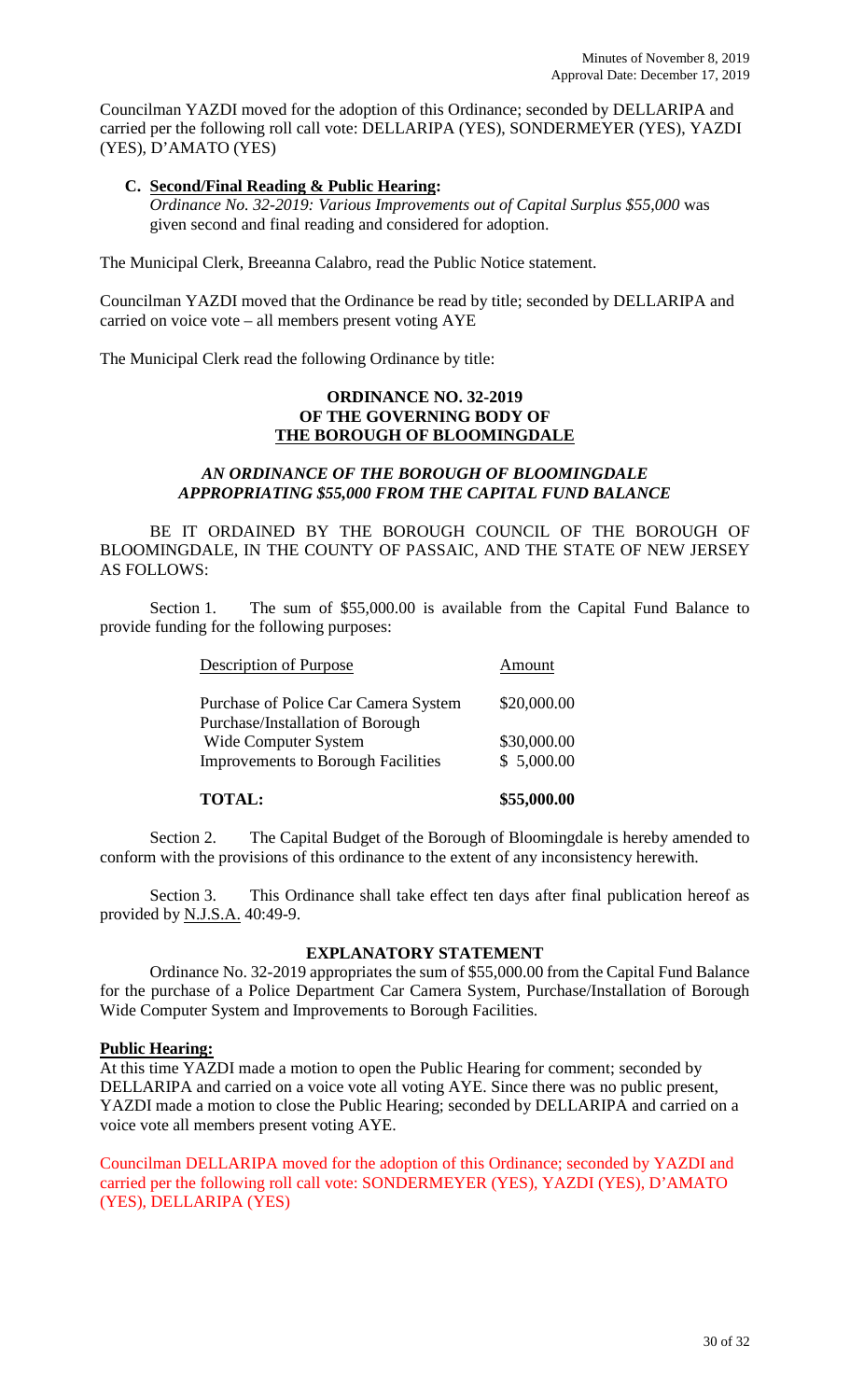### **NEW BUSINESS:**

**A.** At this time DELLARIPA offered the following resolution and moved for its adoption:

### **RESOLUTION NO. 2019-11.10 OF THE GOVERNING BODY OF THE BOROUGH OF BLOOMINGDALE**

#### **Authorizing the Transfer of 2019 Appropriations**

 **WHEREAS**, Title 40A:4-58 provides that should it become necessary during the last two months of the fiscal year to expend for any of the purposes specified in the budget an amount in excess of any respective sums appropriated therefore and there shall be an excess in any appropriation over and above the amount deemed to be necessary to fulfill the purpose of such appropriation, the Governing Body may by resolution setting forth the facts adopted by not less than 2/3 vote of the full membership thereof, transfer the amount of such excess of those appropriations deemed to be insufficient; and

 **WHEREAS**, the Governing Body further finds and declares that the Treasurer has determined that the following transfers are both necessary and appropriate; and

 **NOW, THEREFORE, BE IT RESOLVED**, by the Governing Body of the Borough of Bloomingdale that the Borough Treasurer is hereby authorized to make the following transfers in the FY2019 Budget.

| To:                           |                     |                         |           |
|-------------------------------|---------------------|-------------------------|-----------|
| <b>Building &amp; Grounds</b> | 9-01-26-310-001-024 | \$                      | 14,000.00 |
| <b>Planning Board</b>         | 9-01-21-180-001-028 | \$                      | 2,000.00  |
| Police                        | 9-01-25-250-001-017 | \$                      | 1,750.00  |
| <b>Public Events</b>          | 9-01-30-420-001-100 | \$                      | 2,750.00  |
| Court                         | 9-01-43-490-001-094 | \$                      | 700.00    |
| Court                         | 9-01-43-490-001-096 | \$                      | 300.00    |
| Solid Waste                   | 9-01-32-465-001-100 | \$                      | 8,000.00  |
| Engineering                   | 9-01-20-165-001-028 | \$                      | 10,000.00 |
| Police                        | 9-01-25-240-001-043 | \$                      | 6,000.00  |
| <b>TOTAL</b>                  |                     | \$                      | 45,500.00 |
|                               |                     |                         |           |
| From:                         |                     |                         |           |
| <b>ACO</b>                    | 9-01-27-340-001-203 | \$                      | 2,500.00  |
| <b>ACO</b>                    | 9-01-27-340-001-093 | \$                      | 2,500.00  |
| <b>Uniform Construction</b>   | 9-01-22-195-001-028 | \$                      | 5,000.00  |
| <b>Surety Bond</b>            | 9-01-23-210-001-099 | $\overline{\mathbf{S}}$ | 500.00    |
| Legal                         | 9-01-20-155-001-028 | \$                      | 8,000.00  |
| Tax                           | 9-01-20-145-001-022 | \$                      | 2,000.00  |
| Court                         | 9-01-43-490-001-036 | \$                      | 700.00    |
| Court                         | 9-01-43-490-001-041 | \$                      | 300.00    |
| Insurance                     | 9-01-23-220-001-100 | \$                      | 24,000.00 |
|                               |                     |                         |           |
| <b>TOTAL</b>                  |                     | \$                      | 45,500.00 |

The motion was seconded by YAZDI and carried per the following roll call vote: YAZDI (YES), D'AMATO (YES), DELLARIPA (YES), SONDERMEYER (YES)

### **B. Resolution No. 2019-11.11: Declaring an Emergency – Catch Basins**

Councilman SONDERMEYER offered the following resolution and moved for its adoption:

# **RESOLUTION NO. 2019-11.11 OF THE GOVERNING BODY OF THE BOROUGH OF BLOOMINGDALE**

# **DECLARING AN EMERGENCY – FOR PURPOSES OF AWARDING A CONTRACT FOR EQUIPMENT & MATERIALS REQUIRED FOR CATCH BASIN REBUILDS**